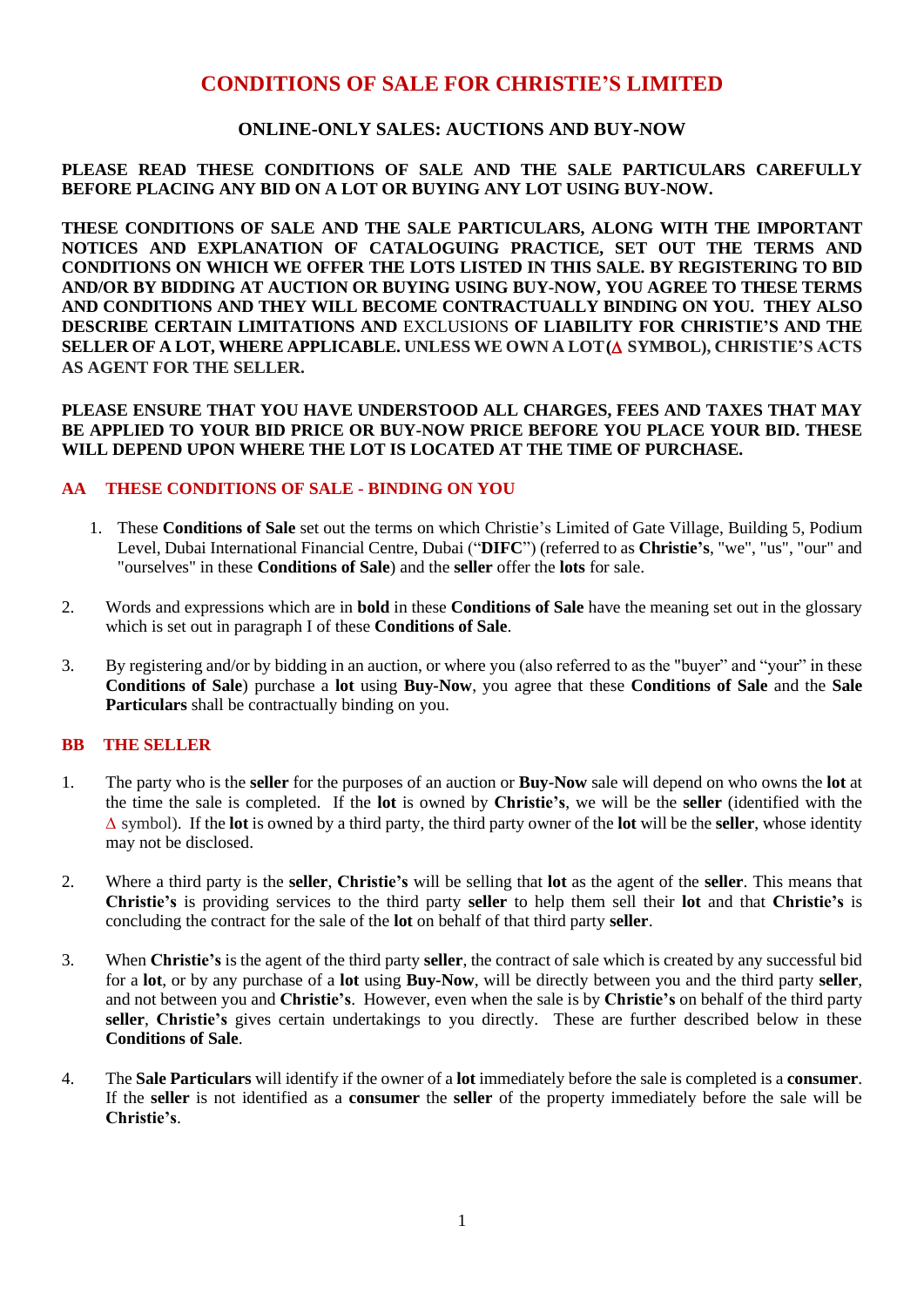## **A. BEFORE THE SALE**

### **1. Description of lots**

- (a) Certain words used in the **Sale Particulars** to describe a **lot** have special meanings. You can find details of these in the "Important Notices and Explanation of Cataloguing Practice" which forms part of these **Conditions of Sale** in paragraph L. You can find a key to symbols used in the **Sale Particulars** under the headings "VAT Symbols, Explanations and Refunds" in paragraph J and "Symbols" in paragraph K.
- (b) Our description of any **lot**, any **condition** report and any other statement made by us (whether orally or in writing) about any **lot**, including about its nature or **condition**, artist, period, materials, approximate dimensions or **provenance** are our opinion and not to be relied on as a statement of fact. We do not carry out in-depth research of the sort carried out by professional historians and scholars. All dimensions and weights are approximate only.

## **2. Our responsibility for our description of lots**

We do not provide any guarantee in relation to the nature of a **lot** apart from our **authenticity warranty** contained in paragraph A7(c), E2(a) and if applicable, E2(d) and to the extent provided in paragraph H1 below.

## **3. Condition**

- (a) The **condition** of **lots** can vary widely due to factors such as age, previous damage, restoration, repair and wear and tear. Their nature means that they will rarely be in perfect **condition**. **Lots** are sold "as is", in the **condition**  they are in at the time of the sale, without any representation or **warranty** or assumption of liability of any kind as to **condition** by **Christie's** or by the **seller**.
- (b) Any reference to **condition** in the **Sale Particulars** or in a **condition** report will not amount to a full description of **condition**, and images may not show the **condition** of a **lot** clearly. Colours and shades may look different on the screen to how they look on physical inspection. **Condition** reports may be available to help you evaluate the **condition** of a **lot**. **Condition** reports are provided free of charge as a convenience to our buyers and are for guidance only. They offer our opinion but they may not refer to all faults, inherent defects, restoration, alteration or adaptation because our staff are not professional restorers or conservators. For that reason, they are not an alternative to taking your own professional advice. It is your responsibility to ensure that you have requested, received and considered any **condition** report.

#### **4. Estimates**

**Estimates** are based on the **condition**, rarity, quality and **provenance** of the **lot** and on prices recently paid at auction for similar property. **Estimates** can change. Neither you, nor anyone else, may rely on any **estimate** as a prediction or guarantee of the actual selling price of a **lot** or its value for any other purposes. **Estimates** do not include any **buyer's premium** or any applicable taxes or charges.

## **5. Jewellery**

- (a) Coloured gemstones (such as rubies, sapphires and emeralds) may have been treated to improve their look, through methods such as heating and oiling. These methods are accepted by the international jewellery trade but may make the gemstone less strong and/or require special care over time.
- (b) All types of gemstones may have been improved by some method. You may request a gemmological report for any **lot** which does not have a report if the request is made to us at least three weeks before the date of the sale and you pay the fee for the report.
- (c) We do not obtain a gemmological report for every gemstone sold in our sales. Where we do get gemmological reports from internationally accepted gemmological laboratories, such reports may be described in the **Sale Particulars**. Reports from American gemmological laboratories will describe any improvement or treatment to the gemstone. Reports from European gemmological laboratories will describe any improvement or treatment only if we request that they do so, but will confirm when no improvement or treatment has been made. Because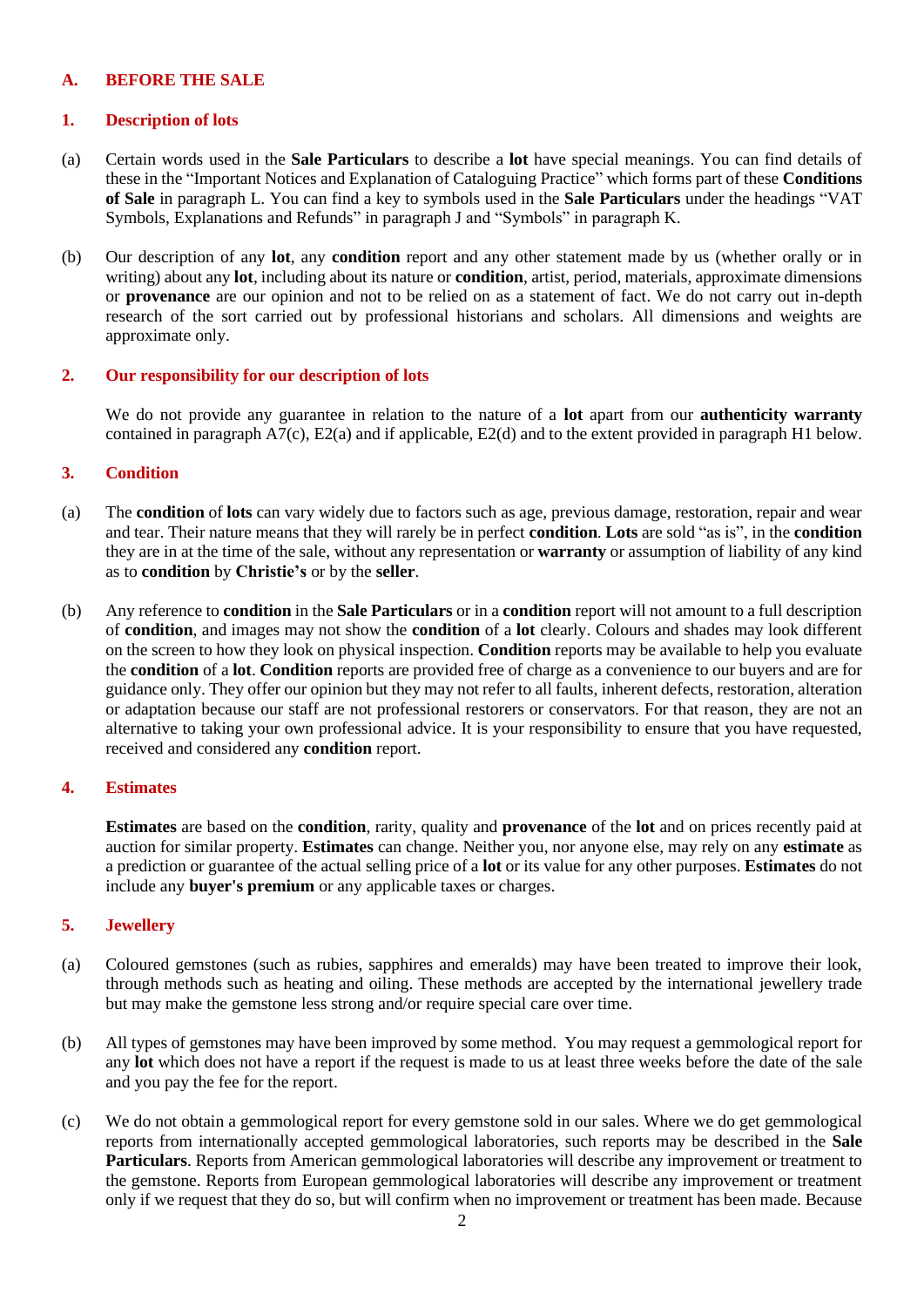of differences in approach and technology, laboratories may not agree whether a particular gemstone has been treated, the amount of treatment or whether treatment is permanent. The gemmological laboratories will only report on the improvements or treatments known to the laboratories at the date of the report.

(d) For jewellery sales, all **estimates** are based on the information in any gemmological report or, if no gemmological report is available, you should assume that the gemstones may have been treated or enhanced.

### **6. Watches & Clocks**

- (a) Almost all clocks and watches are repaired in their lifetime and may include parts which are not original. We do not give a **warranty** that any individual component part of any watch or clock is **authentic**. Watchbands described as "associated" are not part of the original watch and may not be **authentic**. Clocks may be sold without pendulums, weights or keys.
- (b) As collectors' watches and clocks often have very fine and complex mechanisms, you are responsible for any general service, change of battery or further repair work that may be necessary. We do not give a **warranty** that any watch or clock is in good working order. Certificates are not available unless described in the **Sale Particulars**.
- (c) Most watches have been opened to find out the type and quality of movement. For that reason, watches with water resistant cases may not be waterproof and we recommend you have them checked by a competent watchmaker before use.

Important information about the sale, transport and shipping of watches and watchstraps can be found at paragraph G5(h).

## **B. REGISTERING TO BID**

#### **1. Registration**

- (a) If you have not previously bid or consigned with **MyChristie's** and do not have a **MyChristie's** account, you will need to create a **MyChristie's** account following the instructions provided at **[http://onlineonly.christies.com](http://www.onlineonly.christies.com/)** and provide any required information and/or complete any necessary forms. In order to register and bid in **online-only sales** you must be at least 18 years old. For certain other **online-only sales**, we may require you to meet a different minimum age. If you have an existing **MyChristie's** account, you can sign into the **online-only sale** with your existing username and password and then subsequently register for the sale (if you have multiple accounts, you will need to select the account under which you wish to transact).
- (b) If you are a returning bidder who has not bought anything from any of our salerooms in the last two years or if you want to spend more than on previous occasions, we may at our discretion ask you for updated information. If you have any questions, please contact **Christie's** [Client Services.](http://www.christies.com/about-us/contact/client-services/)
- (c) You will need to give us enough time to process and approve your registration. We may, at our option, decline to permit you to register as a bidder.
- (d) **Christie's** will ship a **lot** only to the registered address that you confirm when registering to bid in an **onlineonly sale**.

#### **2. Failure to provide the right documents**

If in our opinion you do not satisfy our bidder identification and registration procedures, including, but not limited to, completing any anti-money laundering and/or anti-terrorism financing checks we may require to our satisfaction, we may refuse to register you to bid or permit your participation in the sale and if you make a successful bid, we may cancel the contract for sale between you and the seller.

#### **3. Registering as an Individual/on behalf of a Company**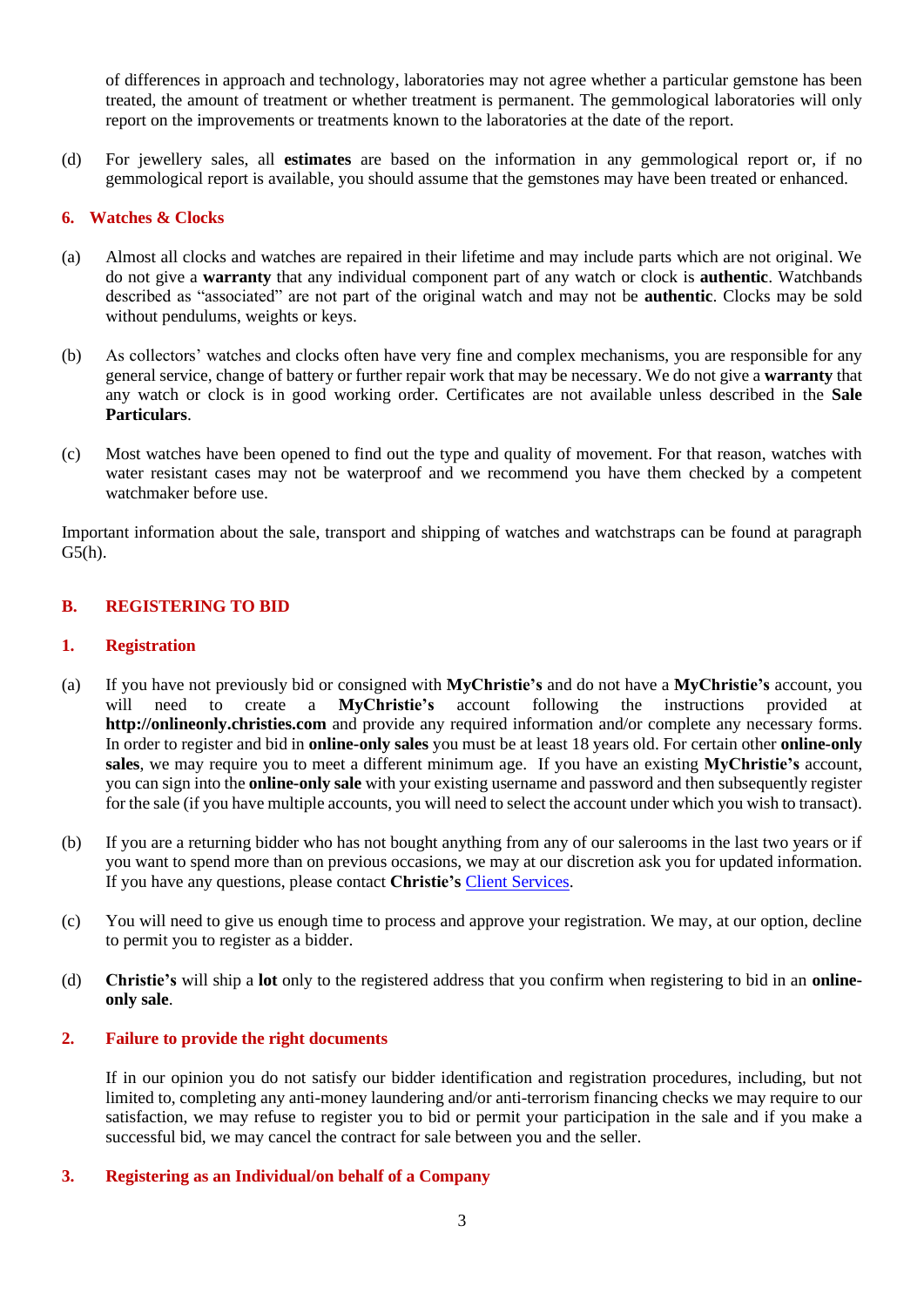- (a) When registering to bid either as an individual or on behalf of an entity, you accept that in making a bid, you are accepting personal liability to pay the **purchase price** (as defined in paragraph F(1)(b) below), unless it has been explicitly agreed in writing with **Christie's** before the commencement of the sale that the bidder is acting as agent on behalf of an identified third party acceptable to **Christie's** and **Christie's** will only look to the principal for payment. In order to register to bid, you are required to supply the information requested, including a valid debit or credit card in your name or other accepted payment information.
- (b) If you are bidding on behalf of an entity as an **Authorized User** against an entity's transactional account with **Christie's**, you must select the appropriate account at time of sale registration. If you do not already have a **MyChristie's** account you will first need to create one; similarly if the entity does not have a **Christie's** transactional account it will need to create one. In either situation, **Christie's** may require your entity to provide certain documents or meet certain qualifications as set forth below. Please contact **Christie's** [Client Services](http://www.christies.com/about-us/contact/client-services/) to set up your **MyChristie's** account or entity transactional account.
- (c) **Christie's** will require you, or, if you are registering to bid on behalf of a company in accordance with paragraph B3(b), your company, to provide the following types of information and/or documentation: Confirmation of registration (including, but not limited to, a Certificate of Incorporation or Certificate of Formation or Certificate of Good Standing); Confirmation of beneficial ownership (e.g. schedule of shareholders, articles of organization or operating agreement); Confirmation of registered address (e.g. utility bill, bank statement or recent postal envelope, if the registered address is not listed on company documents); and Valid, government-issued photo ID for account owner (driver's license, passport or national identity card).
- (d) **Christie's** may also require the production of bank or other financial references or that you meet certain qualifications. **Christie's** may also require deposits of a portion of a placed bid to be made to **Christie's**. In such event, should you not be the successful bidder, your deposit shall be promptly returned to you. If you are the successful bidder, any such deposit shall be used to offset the appropriate portion of the **purchase price**.
- (e) As a successful bidder, if you registered as a company bidder, your company will need to pay for any purchases via a credit card issued to the company account and not a personal account.

#### **4. Bidding on behalf of another person**

- (a) **As authorised bidder:** If you are bidding on behalf of another person who will pay Christie's directly, that person will need to complete the registration requirements above before you can bid, and supply a signed letter authorising you to bid for him/her.
- (b) **As agent for a principal:** If you register in your own name but are acting as agent for someone else (the "ultimate buyer(s)") who will put you in funds before you pay us, you accept personal liability to pay the **purchase price** and all other sums due. We will require you to disclose the identity of the ultimate buyer(s) and may require you to provide documents to verify their identity in accordance with paragraph E3(b).

## **5. Credit limits**

Each bidder is subject to an aggregate bidding limit based on the currency of the sale and you should be notified of this when registering for an **online-only sale**. Any such bidding limit will apply to all items for sale in that particular **online-only sale** and to all items you bid upon in aggregate, not on a per **lot** basis. The bidding limit is based upon the maximum bid you make as opposed to the actual bid amount that is accepted. **Christie's**, in its sole discretion, may lower or rescind this limit and has the ability to contact you to request the production of documents or information in relation to such limit. A maximum bid on a **lot** is deducted against the aggregate bidding limit and the bidding limit will not be reset until bidding on that **lot** closes. If you should reach the aggregate bidding limit based on the bids you place (whether maximum bids or actual bid amounts), you will not be able to place any further bids on those **lots** or any additional bids on other **lots**. You may adjust (i.e. remove, lower or increase) a maximum bid on a **lot** as long as the bids accepted on such **lot** have not met or exceeded the maximum bid amount. Should you wish to bid beyond your bidding limit or if you have a question regarding your bidding limit, please contact **Christie's** [Client Services.](http://www.christies.com/about-us/contact/client-services/)

## **C. DURING THE SALE**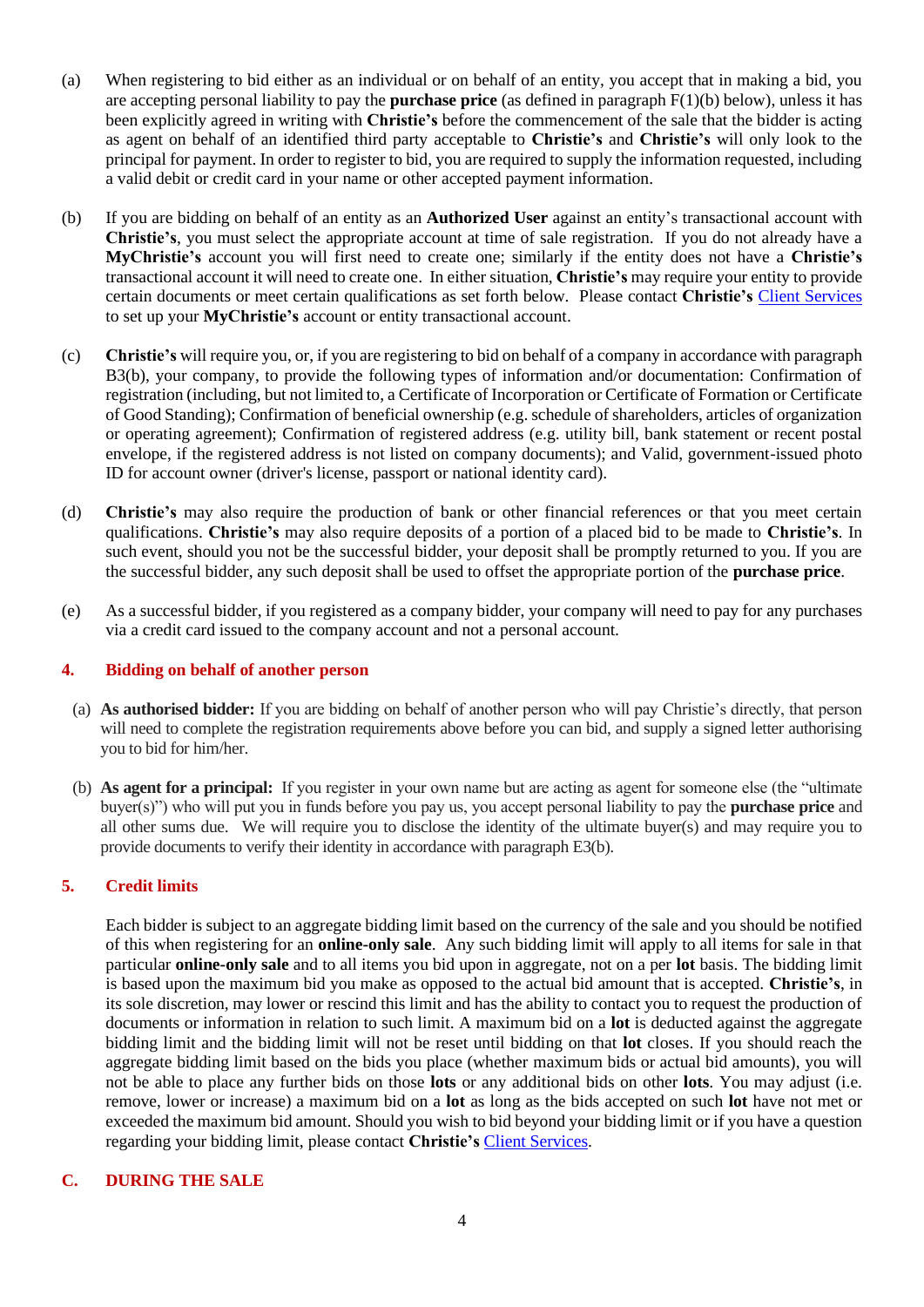#### **1. Connectivity and Technical Issues**

- (a) Broadband or other internet capacity constraints, corporate firewalls and other technical problems beyond our reasonable control may create difficulties for some users including (but not limited to) accessing sales and maintaining continuity of such access.
- (b) **Christie's** will not be responsible to you for errors or failures to execute bids placed on the internet or on your mobile device, including, without limitation, errors or failures caused by: (i) any loss of connection on **Christie's** or your end to the **online-only sale**; (ii) a breakdown or problems with the online bidding software; and/or (iii) a breakdown or problems with any internet connection, computer, mobile device or system. Execution of online and mobile internet bids is a free service and **Christie's** does not accept liability for your or our failing to access the bidding site or to execute an online or mobile internet bid or for errors or omissions in connection with this activity. In addition, we will not be responsible for any errors that may occur in the quality of digital images.

## **2. Christie's discretion in relation to bidding / purchasing**

- (a) **Christie's** reserves the right, in our absolute discretion: (i) to reject your registration to bid; (ii) to reject, revoke or refuse to accept any bid or use of **Buy-Now** (even those that have been previously accepted); (iii) to withdraw or divide any **lot** or combine any two or more **lots**; (iv) whether during or after the sale, to restart or continue the bidding even if the bidding has finished; (v) to re-offer the **lot** as a new **Buy-Now lot** at a fixed price; or (vi) in the case of error or dispute and whether during or after the sale, to continue the bidding, determine the successful bidder, cancel the sale of the **lot**, or re-offer and re-sell any lot. If any dispute relating to bidding arises during or after the sale, **Christie's** decision in exercise of this option is final.
- (b) **Christie's** reserves the right to disable or deactivate your account at any time during the sale.

## **3. Online Bidding Process - Bidding increments**

- (a) Bids may only be submitted between the dates and times specified in the **Sale Particulars** for that **lot**.
- (b) As soon as you place and confirm your bid amount, the bid is submitted (subject to the aggregate credit limit referred to in paragraph B5). You accept and agree that bids submitted in this way are final and that you may not, under any circumstances, amend, retract or revoke your bid. We are not responsible for any errors you make in bidding. Once you have made a bid, the next bidding increment is shown for your convenience on your "Next Bid" button.
- (c) Bidding generally opens at or below the **low estimate** and increases in steps (bidding increments) to be determined in **Christie's** sole discretion. Bidding opens at a specified bid amount and advances in increments of up to 10%. Bidding increments are as follows:

| \$0 to \$2,000         | by \$100                     |
|------------------------|------------------------------|
| \$2,000 to \$3,000     | by \$200                     |
| \$3,000 to \$5,000     | by \$200, \$500, \$800       |
| \$5,000 to \$10,000    | by \$500                     |
| \$10,000 to \$20,000   | by \$1,000                   |
| \$20,000 to \$30,000   | by \$2,000                   |
| \$30,000 to \$50,000   | by \$2,000, \$5,000, \$8,000 |
| \$50,000 to \$100,000  | by \$5,000                   |
| \$100,000 to \$200,000 | by \$10,000                  |
| Above 200,000          | at auctioneer's discretion   |
|                        |                              |

(d) **Currency Calculator: Christie's** may show bids in some other major currencies as well as the currency of the sale, as specified in the **Sale Particulars**. Any conversion is for guidance only and we cannot be bound by any rate of exchange shown by the currency calculator. **Christie's** is not responsible for any error (human or otherwise), omission or breakdown in providing these services.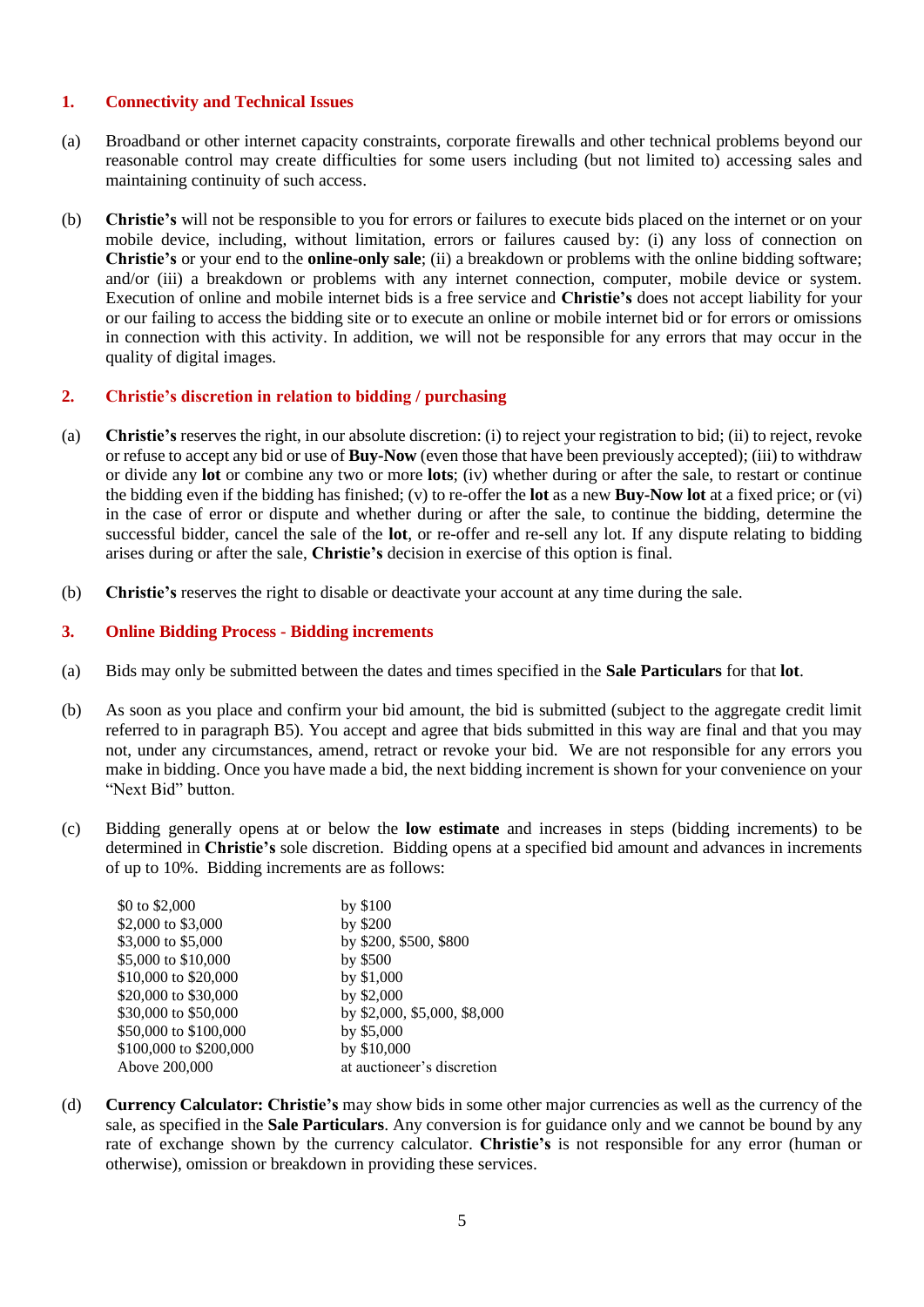## **4. "Buy-Now"**

If this functionality is offered for a particular **lot**, it allows you to buy that **lot** at a fixed price (the "**Buy-Now price**") without bidding during an auction. If you purchase such a lot at the **Buy-Now** price, these **Conditions of Sale** and **Sale Particulars** for that **lot** will apply to the sale in the same manner as if you had been the successful bidder in an auction for that **lot**.

## **5. Absentee Bidding Services**

- (a) You may request that **Christie's** execute your bid on any particular **lot**(s) indicated by you in a signed Absentee Bid Form that we make available to you for the sale. All absentee bids must be in the currency of the sale, as indicated in the **Sale Particulars** for that **lot**. All absentee bids are subject to clearance by **Christie's** Finance and Credit department and must satisfy **Christie's** Know Your Customer requirements. To be eligible for this service, you must provide us with a valid email address where we can contact you.
- (b) We must receive your signed and completed Absentee Bid Form either physically at our saleroom premises or by contacting the relevant sales specialist no later than 24 hours prior to the scheduled closing of the first **lot** in the sale. We will not accept any requests after this point nor will we accept any oral requests, unsigned or incomplete Absentee Bid Forms, or any written or emailed requests not on our Absentee Bid Form for the sale you wish to bid upon.
- (c) You may not cancel your bid after you have sent it to us. You may increase or decrease your bid prior to the expiry of the 24-hour period by sending us an updated Absentee Bid Form for the **lot**(s). We will notify you (via the email address you provide) when: (i) your bid has been entered into our system; and (ii) if you are the winner of the **lot**(s) that you have bid upon. We will not send you an email if at the time of our receipt of your bid, your requested bid amount has already been exceeded by another party's bid on the same **lot** or if another matching bid has received priority because of the time that we received it.
- (d) All bids received by us will be time stamped based upon the time that we have received them. Absentee bids will be officially entered by **Christie's** prior to the time that the first **lot** of the sale closes. An online bid that is submitted after an absentee bid is received by us, but before it is inputted by us, will take precedence. In the event that **Christie's** receives multiple absentee bids at the same bid amount, the earlier absentee bid received by us will have priority over any later competing absentee bid received by us. In the event that an online bid is placed at the same time that we submit an identical absentee bid, the online bid will take precedence. We are not responsible for failing to execute an absentee bid on your behalf or for our determination of the official time of receipt by us of any bid or absentee bid on a **lot**. **Christie's** may determine in its sole discretion the official time that a bid has been received.
- (e) **Christie's** as auctioneer will take reasonable steps to carry out absentee bids at the lowest possible price, taking into account the **reserve**, but will not have any liability if it fails to do so.
- (f) Additional information about our responsibility for bidding services can be found in paragraph H.
- (g) If there is any conflict between this paragraph C5 and the instructions contained on the Absentee Bid Form, the Absentee Bid Form will take precedence.

#### **6. Reserves**

- (a) All **lots** are subject to a **reserve**. The **reserve** cannot be more than the **lot's low estimate**.
- (b) Under no circumstances will the system place any bid on behalf of the **seller** at or above the **reserve**.
- (c) **Christie's** reserves the right, in our absolute discretion, to lower the **reserve** of any **lot** in an **online-only sale**  prior to the end of the sale.

#### **7. The record of the sale**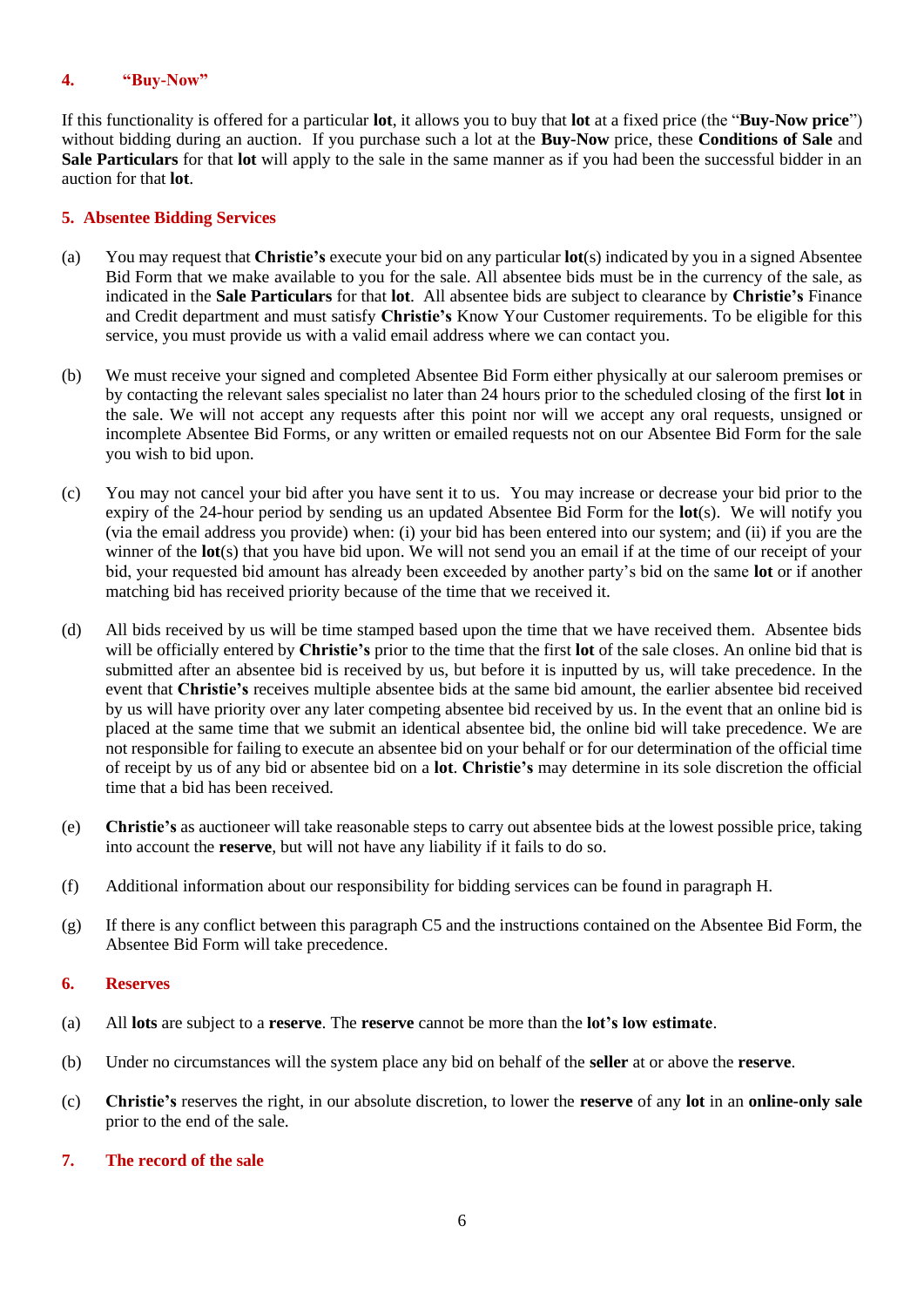The record of sale (**Christie's** records which relate to the sale) will be taken as absolute and final in all disputes. In the event of a discrepancy between any online records or messages provided to you and the record of sale, the record of sale will govern.

## **8. Withdrawal of lots**

**Christie's** reserves the right, at our complete discretion, to withdraw any **lot** from the sale, whether prior to or during the auction or **Buy-Now** sale, and shall have no liability whatsoever with regard to such withdrawal.

## **9. Employee bidding**

Employees of **Christie's** may be bidding in any **online-only sale**, however they will have no advantage over other bidders.

#### **10. Closing of a lot**

- (a) A countdown clock is displayed for each **lot** on the **lot description** page. Where there is bidding activity on a particular **lot** within 3 minutes prior to the **lot's** allocated closing time, there will be a bidding extension so that there will always be a 3-minute period between the last bid and closing time of that **lot**. These extensions will continue indefinitely until there is no more bidding activity on the **lot** for a period of 3 minutes.
- (b) The extension of one **lot's** closing time does not affect other **lots'** closing times therefore it is possible that **lots** will close out of numerical **lot** order.

#### **11. Successful Bids - Auctions**

The highest bid will be the successful bidder when the **lot** closes, unless **Christie's** decides to use its discretion as set out in paragraph C2 and C7 above. This means a contract for sale has been formed between the **seller** and the successful bidder. Winning bidders will receive an email notification of any successful bid. Bidders are also requested to log in as soon as possible after the sale to obtain details of the outcome of their successful bid by checking the "My Purchases" tab of the **online-only sale**. We do not accept responsibility for notifying you of the result of your bids unless you are successful and you should check as soon as possible after the sale to get details of the outcome of your bid.

#### **D. CHARGES TO YOU - BUYER'S PREMIUM, TAXES AND ARTIST'S RESALE ROYALTY, SHIPPING AND LOSS DAMAGE LIABILITY CHARGES**

#### **1. The Buyer's Premium**

We will charge you a **buyer's premium** on the **hammer price** of each **lot** sold.

We calculate the **buyer's premium** as follows:

On all **lots** we charge 26% of the **hammer price** up to and including USD 1,000,000; 20% on that part of the **hammer price** over USD 1,000,000 and up to and including USD 6,000,000; and 14.5% of that part of the **hammer price** above USD 6,000,000.

VAT will be added to the **buyer's premium** and is payable by you. The VAT may not be shown separately on our invoice because of tax laws. You may be eligible to have a VAT refund in certain circumstances if the **lot** is exported. Please see the "**VAT refunds**" section of '**VAT Symbols and Explanation**' for further information.

#### **2. Taxes**

The successful bidder is responsible for all applicable tax including any VAT, sales or compensating use tax or equivalent tax wherever such taxes may arise on the **hammer price** and the **buyer's premium**, or in the case of **Buy-Now** sale, on the **Buy-Now price**. VAT charges and refunds depend on your particular circumstances. It is your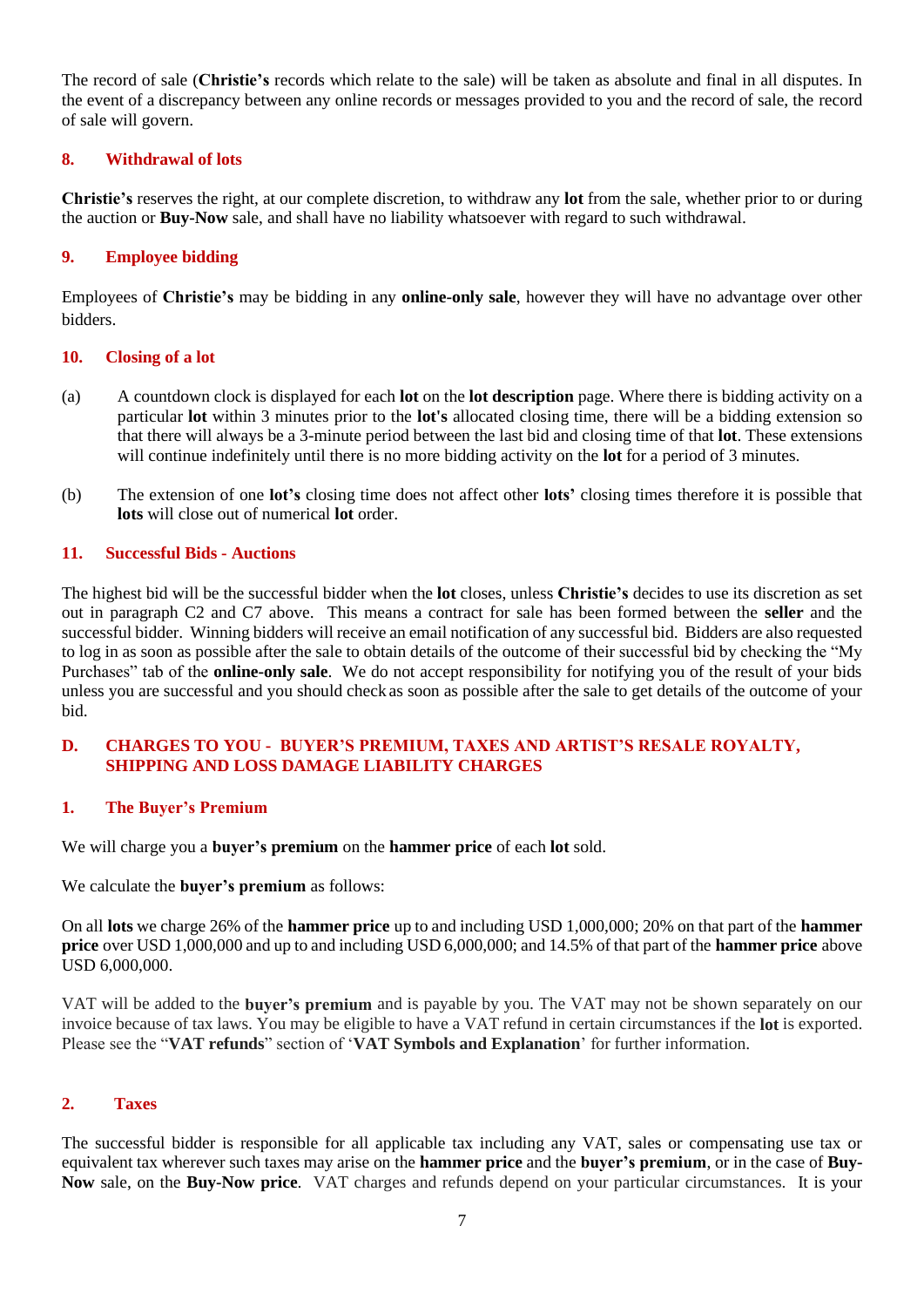responsibility to ascertain and pay all taxes due. Further information can be found in the '**VAT Symbols and Explanation**' section at paragraph J. VAT charges and refunds depend on the particular circumstances of the buyer so this section, which is not exhaustive, should be used only as a general guide. **Christie's** recommends you obtain your own independent tax advice. In all circumstances, UAE law takes precedence.

For **lots Christie's** ships to the United States, a sales or use tax may be due on the **hammer price, buyer's premium**, and/or any other charges related to the **lot**, regardless of the nationality or citizenship of the successful bidder. Christie's will collect sales tax for lots where legally required. The applicable sales tax rate will be determined based upon the state, county, or locale to which the **lot** will be shipped.

If **Christie's** delivers the **lot** to, or the **lot** is collected by, any framer, restorer or other similar service provider in New York that you have hired, New York law considers the **lot** delivered to the successful bidder in New York and New York sales tax must be imposed regardless of the ultimate destination of the **lot**. In this circumstance, New York sales tax will apply to the lot even if **Christie's** or a common carrier (authorized by **Christie's** that you hire) subsequently delivers the **lot** outside New York.

Successful bidders claiming an exemption from sales tax must provide appropriate documentation to **Christie's** prior to the release of the **lot**. For shipments to those US states for which **Christie's** is not required to collect sales tax, a successful bidder may be required to remit use tax to that state's taxing authorities. **Christie's** recommends you consult your own independent tax advisor with any questions.

## **3. Import Duty**

#### (a) **Lots imported into the UAE for sale**

(i) **Buyers resident in the UAE**

Buyers of imported objects (Identified with a \* symbol in the sale catalogue) collected in Dubai or shipped within the GCC (Bahrain, Kuwait, Oman, Qatar, Saudi Arabia, UAE) are subject to an import duty of 5% of the **lot**'s low **estimate**. Please note that this duty must be paid in Dubai, not in the importing country. As such, duty paid in Dubai is treated as final duty payment in accordance with GCC's custom laws. please see the VAT Explanation and Refunds page.

#### (ii)**Non-UAE resident buyers**

Import duty is not payable provided certain conditions are met. Please see the VAT Explanation and Refunds page for further information.

#### (b) **UAE sourced objects (gate pass lots)**

UAE sourced **lot**s (all **lot**s offered for sale without the \* symbol) are duty exempt if bought by, and shipped to, a UAE resident.

(c) Please note that **lot**s sold at auction may be subject to import restrictions/taxes of foreign countries. It is the buyer's responsibility to obtain any relevant import licences into the buyer's own country of residence and to pay any taxes.

#### **4. Shipping Charges**

- (a) Our Shipping Cost Calculator will provide you to with an estimate of the cost of shipping your **lot** before you make the purchase. Unless otherwise stated, any shipping charges you will be required to pay will include: (i) international shipping charges from where the **lot** is located to your designated delivery address; and (ii) [loss damage liability \(LDL\)](http://www.christies.com/selling-services/selling-guide/financial-information/#Liability-Terms-Conditions) charges. The shipping charges will not include (i) any applicable local taxes and handling fees; (ii) any customs duty, import tax and any local clearance fees applicable for your country.
- (b) It is your responsibility to ascertain and pay any applicable international duties, custom charges, taxes, charges and tariffs owed to the appropriate government entity or that otherwise need to be paid prior to shipment and/or delivery including any third-party charges necessary to facilitate shipment as well as any necessary insurance charges.

## **E. WARRANTIES**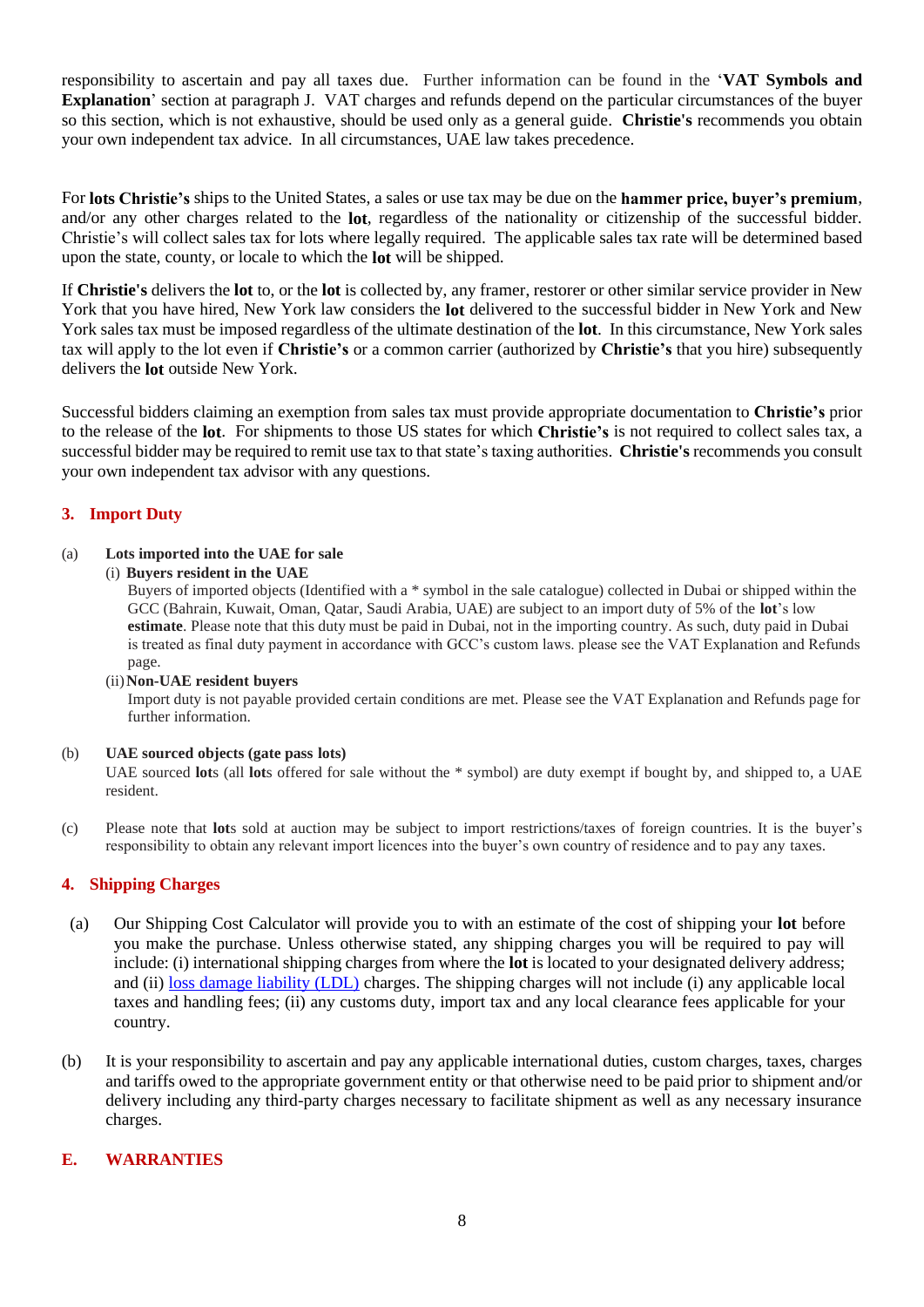### **1. Seller's Warranties**

- (a) For each **lot**, the **seller** gives a **warranty** that the **seller**:
	- (i) is the owner of the **lot** or a joint owner of the **lot** acting with the permission of the other co-owners or, if the **seller** is not the owner or joint-owner of the **lot**, has the permission of the owner to sell the **lot**, or the right to do so in law; and
	- (ii) has the right to transfer ownership of the **lot** to the buyer without any restrictions or claims by anyone else.
- (b) If either of the above **warranties** are incorrect, the **seller** shall not have to pay more that the **purchase price** (as described in paragraph F1(b) below) paid by you to us. The **seller** will not be responsible to you for any reason for loss of profits or business, expected savings, loss of opportunity or interest, costs **other damages** or expenses. The **seller** gives no **warranty** in relation to any **lot** other than as set out above and, as far as the **seller** is allowed by law, all **warranties** from the **seller** to you, and all other obligations upon the **seller** which may be added to these **Conditions of Sale** by law, are excluded.

## **2. Christie's Authenticity Warranty**

- (a) We warrant that, subject to the terms below, the **lots** in our sales are **authentic** (our "**authenticity warranty**"). If, within five (5) years of the date of the sale, you give us notice that your **lot** is not **authentic**, subject to the terms below, we will refund the **purchase price** paid by you. The meaning of **authentic** can be found in the Glossary at the end of these **Conditions of Sale**. The terms of the **authenticity warranty** are as follows:
	- (i) It will be honored for claims notified within a period of five (5) years from the date of the sale. After such time, we will not be obligated to honour the **authenticity warranty**.
	- (ii) It is given only for information shown in **UPPERCASE type** in the first line of the **lot description** (the "**Heading**"). It does not apply to any information other than in the **Heading** even if shown in **UPPERCASE type**.
	- (iii) The **authenticity warranty** does not apply to any **Heading** or part of a **Heading** which is **Qualified**. **Qualified** means limited by a clarification in a **lot description** or by the use in a **Heading** of one of the terms listed in the section titled **Qualified Headings** in the "Important Notices and Explanation of Cataloguing Practice" forming part of these **Conditions of Sale**. For example, use of the term "ATTRIBUTED TO…" in a **Heading** means that the **lot** is in **Christie's** opinion probably a work by the named artist but no **warranty** is provided that the **lot** is the work of the named artist. Please read the full list of **Qualified Headings** and the full **lot description** before bidding on a **lot** or buying a **lot** using **Buy-Now**.
	- (iv) The **authenticity warranty** applies to the **Heading** as amended by any notice given to you during a sale.
	- (v) The **authenticity warranty** does not apply where scholarship has developed since the auction leading to a change in generally accepted opinion. Further it does not apply if the **Heading** either matched the generally accepted opinion of experts at the date of the sale or drew attention to any conflict of opinion.
	- (vi) The **authenticity warranty** does not apply if the **lot** can only be shown not to be **authentic** by a scientific process which, on the date we published the **Sale Particulars**, was not available or generally accepted for use, or which was unreasonably expensive or impractical, or which was likely to have damaged the **lot**.
	- (vii) The benefit of the **authenticity warranty** is only available to the original buyer shown on the invoice for the **lot** issued at the time of the sale and only if on the date of the notice of claim, the original buyer is the full owner of the **lot** and the **lot** is free from any claim, interest or restriction by anyone else. The benefit of this **authenticity warranty** may not be transferred to anyone else.
- (b) In order to claim under the **authenticity warranty**, you must: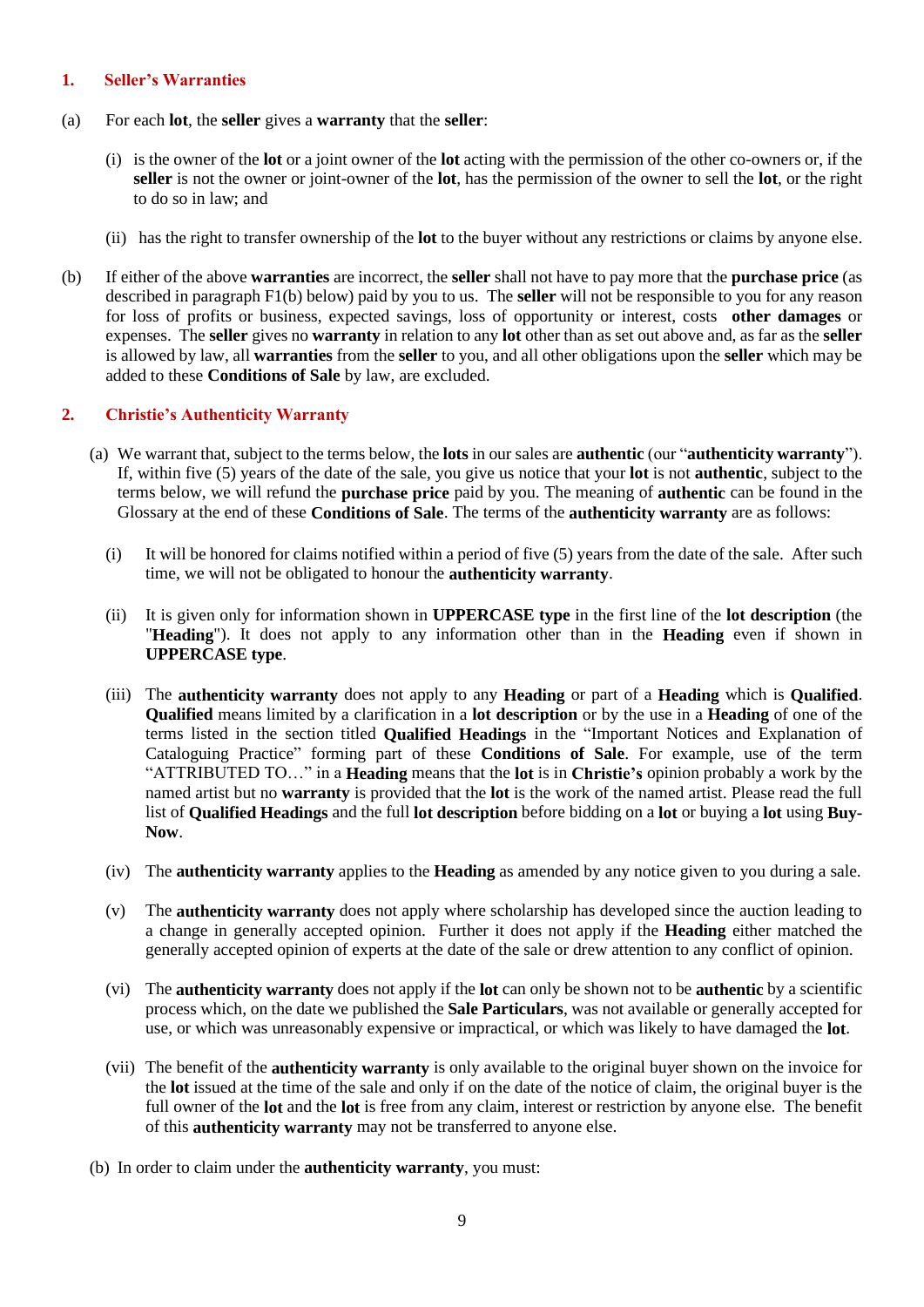- (i) give us written notice of your claim within 5 years of the date of the auction. We may require full supporting evidence of any claim;
- (ii) at **Christie's** option, we may require you to obtain the written opinions of two recognised experts in the field of the **lot** mutually agreed by you and us in advance confirming that the **lot** is not **authentic**. If we have any doubts, we reserve the right to obtain additional opinions at our expense; and
- (iii) return the **lot** at your expense to the place from where it was shipped to you in the **condition** it was in at the time of sale.
- (c) Your only right under this **authenticity warranty** is to cancel the sale and receive a refund of the **purchase price** paid by you to us. We will not, in any circumstances, be required to pay you more than the **purchase price** nor will we be liable for any reason for loss of profits or business, expected savings, loss of opportunity or interest, costs, **other damages** or expenses.
- (d) **Books.** Where the **lot** is a book, we give an additional **warranty** for 14 days from the date of the sale that if on collation any **lot** is defective in text or illustration, we will refund your **purchase price**, subject to the following terms. Your only right under this additional **warranty** is to cancel the sale and receive a refund of the **purchase price** paid by you to us. We will not, in any circumstances, be required to pay you more than the **purchase price** nor will we be liable for any **other damages** or expenses.

This additional **warranty** does not apply to:

- (i) the absence of blanks, half titles, tissue guards or advertisements, damage in respect of bindings, stains, spotting, marginal tears or other defects not affecting completeness of the text or illustration;
- (ii) drawings, autographs, letters or manuscripts, signed photographs, music, atlases, maps or periodicals;
- (iii) books not identified by title;
- (iv) **lots** sold without a printed **estimate**;
- (v) books which are described as sold not subject to return; or
- (vi) defects stated in any **condition** report or announced at the time of sale.
- (e) To make a claim under **paragraph** (d) above, you must give written details of the defect and return the **lot** to the location from which it was shipped to you (or as we direct) in the same **condition** as at the time of sale, within 14 days of the date of the sale.
- (f) **South East Asian Modern and Contemporary Art and Chinese Calligraphy and Painting.** In these categories, the **authenticity warranty** does not apply because current scholarship does not permit the making of definitive statements. Christie's does, however, agree to cancel a sale in either of these two categories of art where it has been proven the **lot** is a forgery. Christie's will refund to the original buyer the **purchase price** in accordance with the terms of **Christie's authenticity warranty**, provided that the original buyer notifies us with full supporting evidence documenting the forgery claim within twelve (12) months of the date of the auction. Such evidence must be satisfactory to us that the **lot** is a forgery in accordance with paragraph E2(b)(ii) above and the **lot** must be returned to us in accordance with E2(b)(iii) above. Paragraphs E2(a), (b) and (c) also apply to a claim under these categories.
- (g) **Chinese, Japanese and Korean artefacts (excluding Chinese, Japanese and Korean calligraphy, paintings, prints, drawings and jewellery).** In these categories, paragraph  $E2$  (a) (ii) – (v) above shall be amended so that where no maker or artist is identified, the **authenticity warranty** is given not only for the **Heading** but also for information regarding date or period shown in **UPPERCASE type** in the second line of the **catalogue description** (the "**Subheading**"). Accordingly, all references to the **Heading** in paragraph E2 (a) (ii) – (v) above shall be read as references to both the **Heading** and the **Subheading**.

## **3. Your Warranties**

(a) You **warrant** that the funds used for settlement are not connected with any criminal activity, including tax evasion, and you are neither under investigation, nor have you been charged with or convicted of money laundering, terrorist activities or other crimes.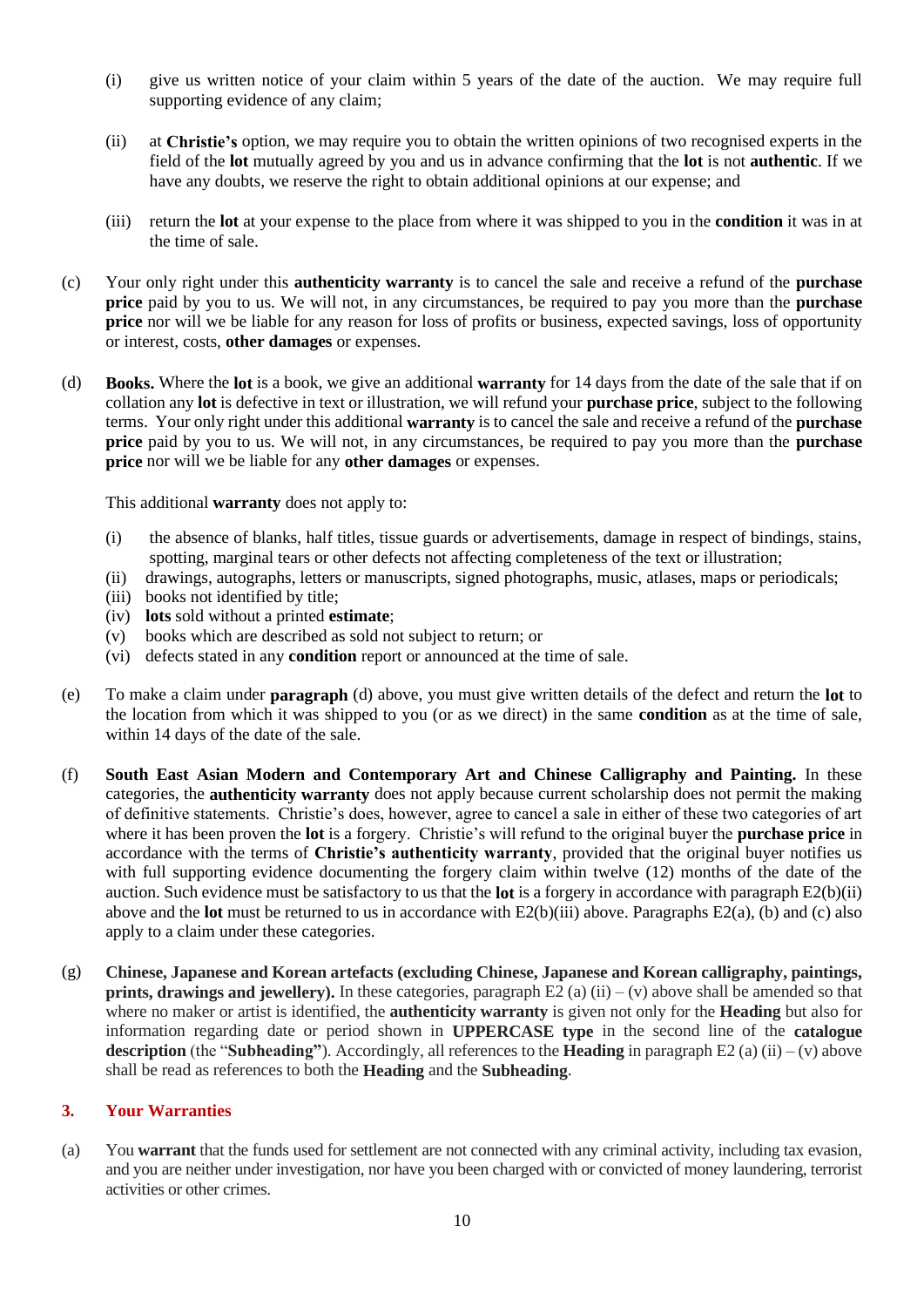- (b) Where you are bidding as agent on behalf of any ultimate buyer(s) who will put you in funds before you pay Christie's for the **lot(s)**, you **warrant** that:
	- (i) you have conducted appropriate customer due diligence on the ultimate buyer(s) and have complied with all applicable anti-money laundering, counter terrorist financing and sanctions laws;
	- (ii) you will disclose to us the identity of the ultimate buyer(s) (including any officers and beneficial owner(s) of the ultimate buyer(s) and any persons acting on its behalf) and on our request, provide documents to verify their identity;
	- (iii) the arrangements between you and the ultimate buyer(s) in relation to the **lot** or otherwise do not, in whole or in part, facilitate tax crimes;
	- (iv) you do not know, and have no reason to suspect that the ultimate buyer(s) (or its officers, beneficial owners or any persons acting on its behalf) are on a sanctions list, are under investigation for, charged with or convicted of money laundering, terrorist activities or other crimes, or that the funds used for settlement are connected with the proceeds of any criminal activity, including tax evasion; and
	- (v) where you are a regulated person who is supervised for anti-money laundering purposes under the laws of the EEA or another jurisdiction with requirements equivalent to the EU 4<sup>th</sup> Money Laundering Directive, and we do not request documents to verify the ultimate buyer's identity at the time of registration, you consent to us relying on your due diligence on the ultimate buyer, and will retain their identification and verification documents for a period of not less than 5 years from the date of the transaction. You will make such documentation available for immediate inspection on our request.

## **4. Disclaimer of Additional Warranties**

- (a) To the fullest extent permissible under applicable law, **Christie's** and the **seller** disclaim and exclude any and all other **warranties** of any kind relating to the **lots** and the **online-only service**, whether express or implied by statute or common law or otherwise. This disclaimer and exclusion does not affect your statutory rights as a consumer, nor your rights under the **warranties** in paragraphs E1 and E2.
- (b) We are not responsible to you for any reason (whether for breaking these **Conditions of Sale** or any other matter relating to your purchase of, or bid for, any **lot**) other than in the event of fraud or fraudulent misrepresentation by us or other than as expressly set out in these **Conditions of Sale**.
- (c) We are not responsible to you for any reason to give any representation, **warranty** or guarantee or assume any liability of any kind in respect of any **lot** with regard to merchantability, fitness for a particular purpose, description, size, quality, **condition**, attribution, **authenticity**, rarity, importance, medium, **provenance**, exhibition history, literature, or historical relevance. Except as required by local law, any **warranty** of any kind is excluded by this paragraph.
- (d) We have no responsibility to any person other than a buyer in connection with the purchase of any **lot**.
- (e) If, in spite of the terms in E3(a) to (d), we are found to be liable to you for any reason, we shall not have to pay more than the **purchase price** paid by you to us. We will not be responsible to you for any reason for any **other damages** or expenses.

# **F. PAYMENT**

## **1. Purchase Price and How to Pay**

- (a) You must pay the **purchase price**:
	- (i) in the case of auctions, no later than 48 hours after the close of the auction, or if later, the time specified in the **Sale Particulars**;
	- (ii) in the case of **Buy-Now** sales, within 15 minutes of adding a **lot** to your basket and completing the payment process within a further period of 10 minutes of starting that process

(both being the "**due date**").

(b) The **purchase price** is the total of the following amounts: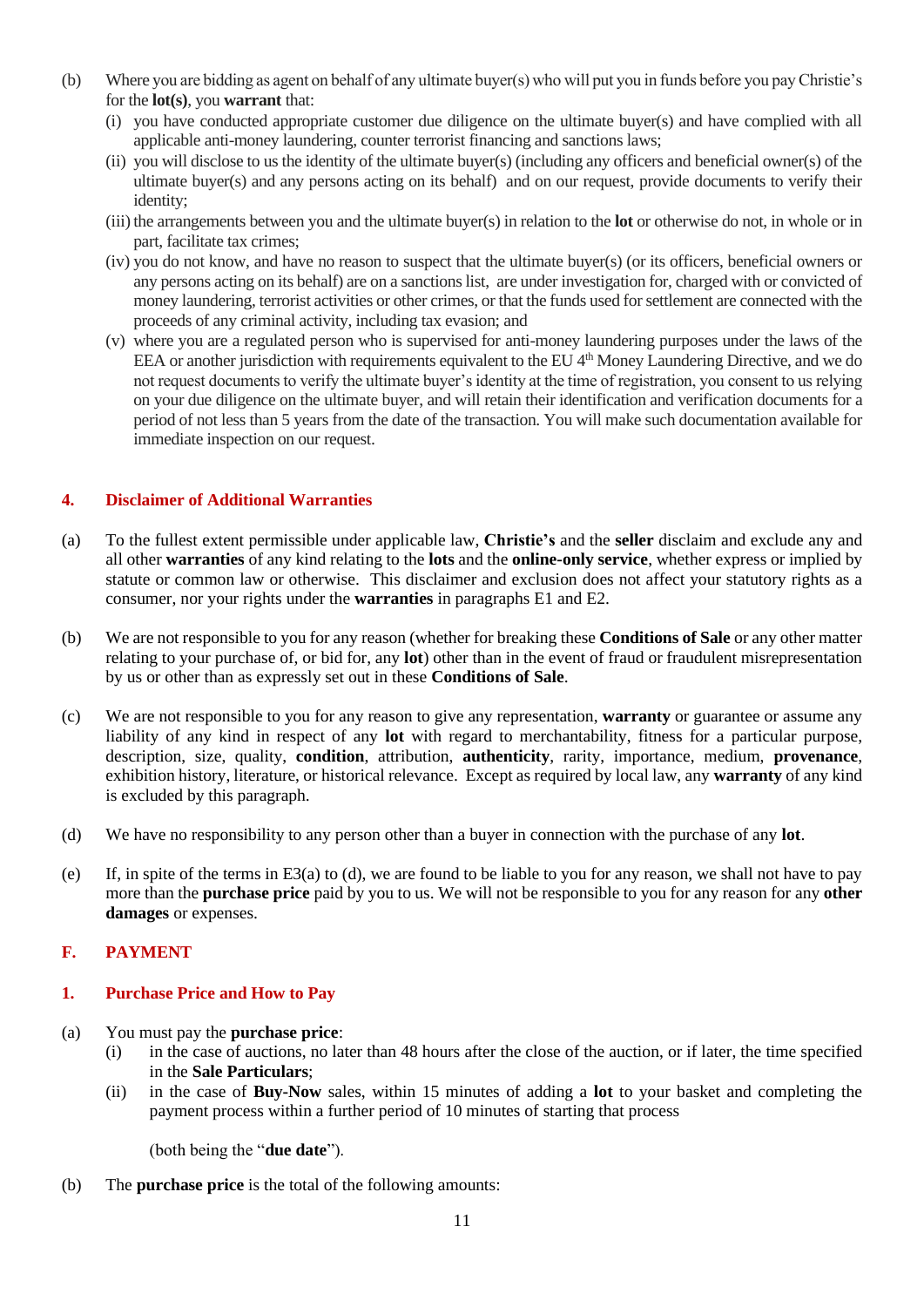- (i) the **hammer price** and the **buyer's premium** (in the case of a sale by auction) OR the **Buy-Now price** (in the case of a **Buy-Now** sale);
- (ii) any amounts due under paragraph D3 above;
- (iii) all shipping and related costs and charges including Loss/ Damage [Liability \(LDL\)](http://www.christies.com/selling-services/selling-guide/financial-information/#Liability-Terms-Conditions) charges; and
- (iv) any applicable duties, goods, sales use, compensating or service tax or VAT.
- (c) We will only accept payment from the registered bidder. Once issued, we cannot change the buyer's name on an invoice or re-issue the invoice in a different name. You must pay immediately even if you want to export the **lot** and need an export license.
- (d) You must pay for a **lot** in the currency of the sale. You must pay for any **lot** bought at **Christie's** via the **onlineonly sale** by a permitted credit or debit card in your name or by bank transfer. We will only accept debit or credit cards with a MasterCard, Visa, American Express or China Union Pay logo (if the China Union Pay credit card has a Visa or MasterCard logo). If you registered and bid as a company, your company will need to pay for any purchases via a debit or credit card issued to the company account. Partial payment of a **lot**, or payment across multiple debit or credit cards for a single **lot**, will not be allowed. If you purchase multiple **lots**, you may purchase one **lot** with one credit card and another **lot** with a different credit card but you will need to go through two separate check-outs.
- (e) For sales that permit online payment, certain transactions will be ineligible for credit card payment.
- (f) Payment information is collected and processed directly by a third party service provider ("**Payment Service Provider**") and not by **Christie's**. Please see paragraph H9(c) for further details. **Christie's** does not have access to, or retain any credit card information.
- (g) By making a payment online via credit or debit card, you: (i) warrant that you are the cardholder; and (ii) acknowledge that **Christie's** has no liability for your payment not reaching us where, for example payment is refused or declined by your card supplier. It is your responsibility to check with **Christie's** and/or your card supplier that the payment has been accepted.
- (h) Please contact **Christie's** [Client Services](http://www.christies.com/about-us/contact/client-services/) for any questions relating to payments.

## **2. Payment Method - Credit Card Charges**

Please note that if you pay for your purchase using a credit card issued outside the region of the sale, depending on the type of card and account you hold, the payment may incur a cross-border transaction fee. If you think this may apply to you, please check with your card supplier before proceeding to check-out.

## **3. Transferring Ownership to You**

You will not own the **lot** and ownership of the **lot** will not pass to you until: (i) we have confirmed that you have met all bidder identification and registration procedures; and (ii) we have received full, clear and undisputed payment of all amounts due, even in circumstances where we have released the **lot** to you.

#### **4. Transferring risk to you**

- (a) The risk in and responsibility for the **lot** will transfer to you from whichever is the earlier of the following:
	- (i) when the **lot** comes into your physical possession or that of any person or carrier you authorise to take possession of the **lot**; or
	- (ii) when you collect the **lot** if collection is permitted (the **Sale Particulars** will state if collection is allowed).
- (b) The **lot** is at your risk if you choose to exercise any right you may have to cancel the contract for the purchase of the **lot** and you are responsible for insuring the **lot** against loss or damage until it is returned to us.

#### **5. What happens if you do not pay**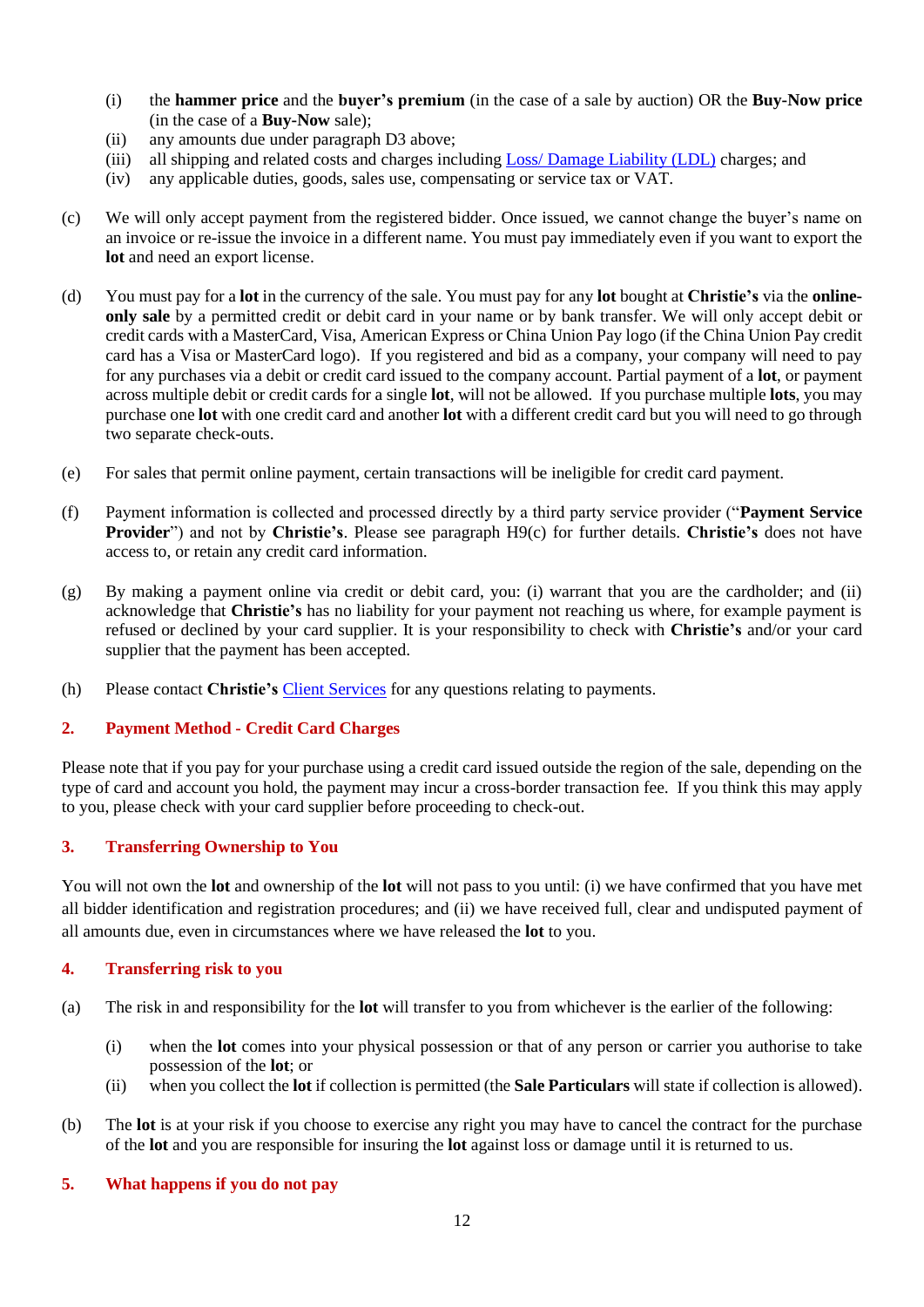- (a) If you fail to pay us the **purchase price** in full by the **due date**, we will be entitled to do one or more of the following (as well as enforcing our right under paragraph F6 and any other rights or remedies we have by law):
	- (i) We can cancel the sale of the **lot**. If we do this, we may sell the **lot** again, publicly or privately on such terms we shall think necessary or appropriate, in which case you must pay us any shortfall between the **purchase price** and the proceeds from the resale. You must also pay all costs, expenses, losses, damages and legal fees we have to pay or may suffer and any shortfall in the seller's commission on the resale;
	- (ii) We can pay the **seller** an amount up to the net proceeds payable in respect of the amount bid by you in which case you acknowledge and understand that **Christie's** will have all of the rights of the **seller** to pursue you for such amounts;
	- (iii) We can hold you legally responsible for the **purchase price** and may begin legal proceedings to recover it together with any late-payment interest, legal fees and costs as far as we are allowed by law;
	- (iv) We can take what you owe us from any amounts which we or any company in the **Christie's Group** may owe you (including any deposit or other part-payment which you have paid to us);
	- (v) We can at our sole option reveal your identity and contact details to the **seller**;
	- (vi) We can reject at any future sale any bids made by or on behalf of you or to obtain a deposit from you before accepting your bids;
	- (vii) We can exercise all the rights and remedies of a person holding security over any property in our possession owned by you, whether by way of pledge, security interest or in any other way as permitted by the law of the place where such property is located. You will be deemed to have granted such security to us and we may retain such property as collateral security for your obligations to us; and
	- (viii) We can take any other action we see necessary or appropriate.
- (b) If you owe money to us or to another **Christie's Group** company, as well as the rights set out above, we can use any amount you do pay, including any deposit or other partial-payment you have made to us, or which we owe you, to pay off any amount you owe to us or another **Christie's Group** company for any transaction.
- (c) If you make payment in full after the **due date** and we choose in our sole discretion to accept such payment, we may charge you additional storage costs in accordance with paragraph F7 below.

## **6. Keeping your Property**

If you owe money to us or to another **Christie's Group** company, as well as the rights set out in paragraph F5 above, we can use or deal with any of your property we hold or which is held by another **Christie's Group** company in any way we are allowed to by law. We will only release this property to you after you pay us or the relevant **Christie's Group** company in full for what you owe. However, if we choose, we can also sell your property in any way we think appropriate. We will use the proceeds of the sale against any amounts you owe us and we will pay any amount left from that sale to you. If there is a shortfall, you must pay us any difference between the amount we have received from the sale and the amount you owe us.

#### **7. Storage**

- (a) Provided that your purchased **lots** are paid for in full and clear funds by the payment deadline, **Christie's** will store your purchased lots free of charge until shipment, at which time the purchases will be shipped at your expense in accordance with paragraph G below.
- (b) **Christie's** reserves the right in its sole discretion to either ship your **lot** to you at your expense or charge storage fees on non-collected property following 90 days of receipt of payment by **Christie's** if: (i) full and clear payment for your purchases has not been made in funds cleared by the payment deadline; (ii) we have permitted payment of your **lot** after the **due date**; or (iii) collection of your **lot** is permitted and you do not collect it within the period agreed.
- (c) Please note that if collection of your **lot** is permitted and you fail to collect it within the period agreed by us, we reserve the right to move your **lot** to one of our other storage facilities.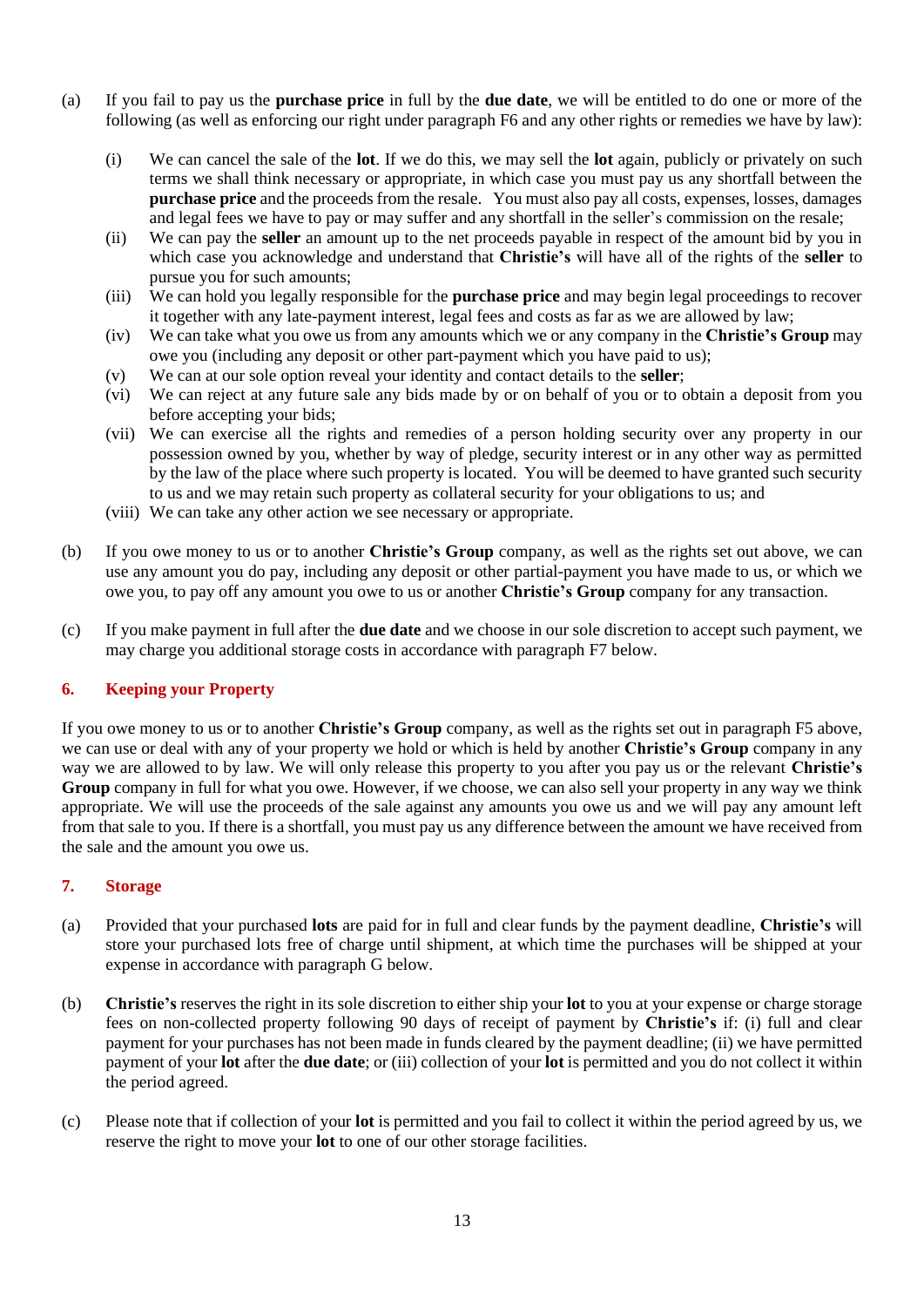## **G. TRANSPORT AND SHIPPING**

## **1. Transport and Shipping**

- (a) If you choose to have **Christie's** arrange the shipping of your lot, then unless otherwise explicitly agreed by us or unless the **lot** purchased by you requires a special permit such as a CITES permit (in which case shipment may be delayed), we will endeavor to ship your **lot** to the delivery address you provide at registration no later than 30 days from receipt of full and clear payment for your **lot** and the shipping charges.
- (c) (b) You must ensure that you provide a valid delivery address at registration for all **lots** to be shipped. Except in very limited circumstances, we will only ship to the registered address on your account which you provide at the time of registration. Purchases cannot be delivered to P.O. boxes. Our shipping partners will only operate a curbside/ground floor delivery, unless otherwise agreed with you. You are responsible for paying any shipping charges if the **lot** is returned to the **seller**/**Christie's** due to your failure to provide a valid delivery address, or pay any duty, import taxes and/or customs processing fees, or the lack of a recipient to sign and accept delivery where necessary.You will be responsible for any and all shipping expenses, including costs, packing and handling, [loss/](http://www.christies.com/selling-services/selling-guide/financial-information/#Liability-Terms-Conditions) [damage liability \(LDL\)](http://www.christies.com/selling-services/selling-guide/financial-information/#Liability-Terms-Conditions) fees as specified in the **Sale Particulars**. Although we shall use reasonable efforts to take care when handling, packing and facilitating any shipment of a purchased **lot**, **Christie's** is not responsible for any acts or omissions of any third party retained for these purposes, including, without limitation, any packing, shipping or delivery of purchased **lots**. Similarly, where we may suggest any third party handler, packer or carrier if so requested, we do not accept liability for their acts, omissions or neglect and you agree to release us from any such liability.
- (d) Subject to paragraph G5 below, **Christie's** will obtain any special permits required for the export or import of the product and is the "Exporter of Record". As the recipient of the package, you are the "Importer of Record" and you must appoint a shipper as your agent to manage all import and customs clearance procedures and to ensure that customs duties and taxes are paid to the relevant customs and tax authorities in your country.
- (e) Our shipping partners may contact you directly with communications necessary to deliver your **lot** or to make arrangements for pick-up if you need to return a **lot**.
- (f) Shipping is currently not possible to Cuba, Iran, North Korea, Sudan or Syria and any other country subject to US or international embargoes. In addition, shipping to certain countries such as Mainland China and India will require a bespoke shipping service. If the country you wish to ship to is unavailable or if you have questions generally about international shipping, [click here.](https://onlineonly.christies.com/contact-us)
- (g) For **lots** being exported from the US, you expressly agree not to divert, reship or forward any part of a shipment: (i) to any country which the US Department of the Treasury, Office of Foreign Assets Control (OFAC) has designated as supporting international terrorism (currently Cuba, Iran, North Korea, Sudan, and Syria); or (ii) to any individual or entity named in: the OFAC list of [Specially Designated Nationals and](http://www.treasury.gov/resource-center/sanctions/SDN-List/Pages/default.aspx) Blocked Persons; or any of the lists maintained by the US Department of Commerce Bureau of Industry and Security - the [Denied Persons](http://www.bis.doc.gov/index.php/the-denied-persons-list)  [List,](http://www.bis.doc.gov/index.php/the-denied-persons-list) the [Entity List,](http://www.bis.doc.gov/index.php/policy-guidance/lists-of-parties-of-concern/entity-list) or the [Unverified List;](http://www.bis.doc.gov/index.php/policy-guidance/lists-of-parties-of-concern/unverified-list) or any of the lists maintained by the US Department of State - the [Debarred Parties List](http://pmddtc.state.gov/compliance/debar.html) or the [Proliferators List.](http://www.treasury.gov/resource-center/sanctions/Programs/Documents/wmd.pdf)
- (h) If you have any questions about international shipping in general, or about a specific shipment of **Christie's** products, please contact **Christie's** [Client Services.](http://www.christies.com/about-us/contact/client-services/)
- (i) If you choose to collect your purchase(s) in person from **Christie's**, you should email **Christie's** [Client Services](http://www.christies.com/about-us/contact/client-services/) beforehand to schedule your collection at least 48 hours in advance and secure any relevant forms. Payment must be made online prior to collection. If you wish to send someone to collect your purchase(s) on your behalf, you will need to complete a Letter of Authorization and send it to **Christie's** [Client Services](http://www.christies.com/about-us/contact/client-services/) prior to collection. Your representative will be required to present a valid picture ID at the time of collection, such as a driver's license or passport.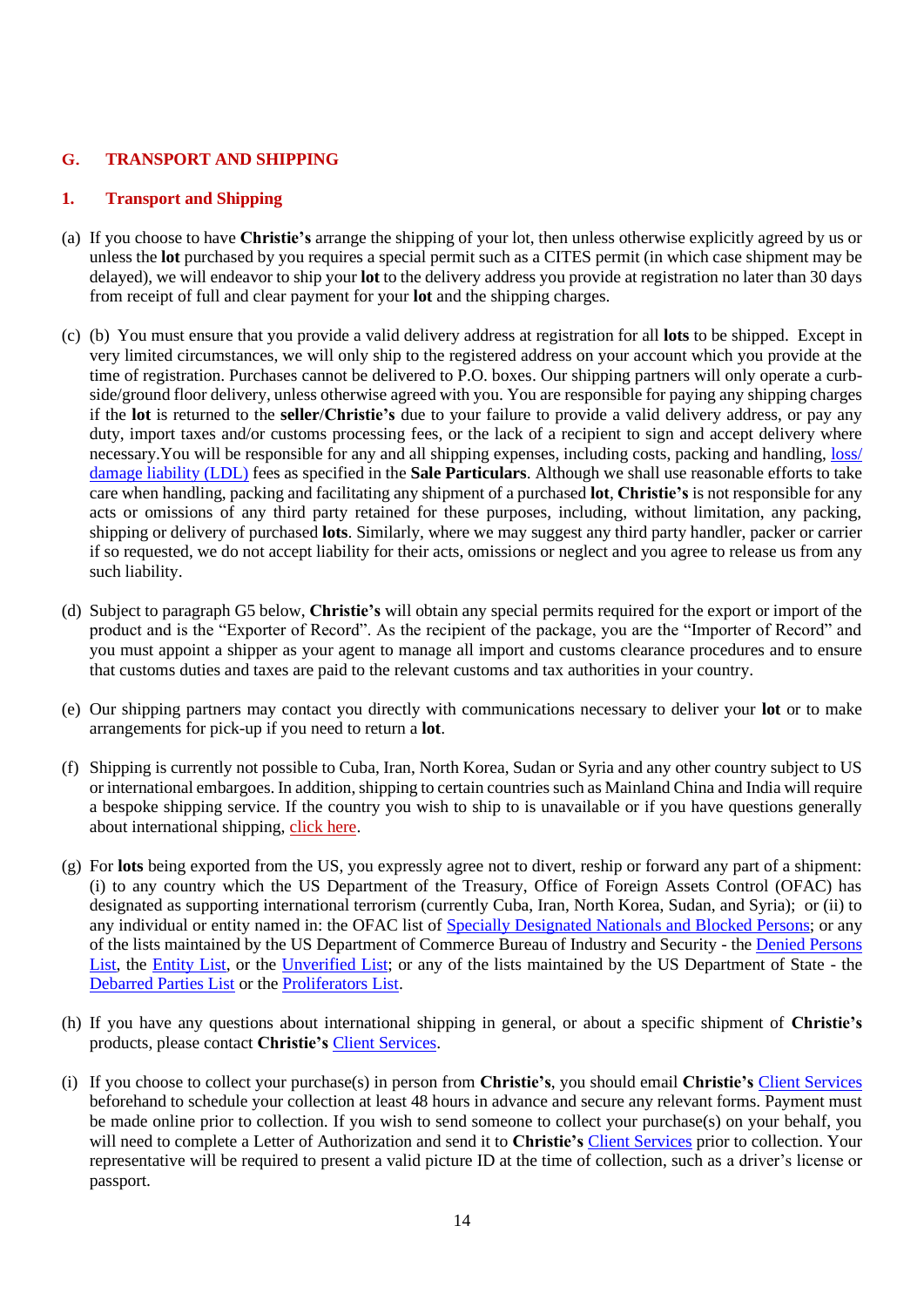### **2. Customs Duty and Tax**

- (a) Customs duty and import tax are specific to a particular country. Customs authorities in each country calculate duty and tax based on a number of factors, including:
	- (i) the category in which the **lot** is classified in the international Harmonised Code (HS) system;
	- (ii) the value of the **lot** (the price you paid);
	- (iii) for most countries, duty is calculated on a "CIF" basis (meaning Cost, Insurance and Freight), so the shipping charge you pay will also be factored in to the calculation of the duty you will pay.
- (b) It is your responsibility to ascertain and pay any applicable international duties, custom charges, taxes, charges and tariffs owed to the appropriate government entity or that otherwise need to be paid prior to shipment and/or delivery including any third-party charges necessary to facilitate shipment.

## **3. Delivery Times**

Where required, your purchases will be shipped via international air. Delivery time depends on a number of variables, and there may be delays such as bad weather affecting air transport, or a package being held for inspection by customs. Neither **Christie's** nor its shipping partners are liable for any delays in international transportation or customs clearance. Shipments can be delivered directly to most addresses, however in certain remote areas you may need to pick up your package from the closest service point of our nominated shipping partner.

## **4. Loss or Damage during Shipment**

- (a) Be sure to check the details of your purchase carefully on receipt and check the contents of the package(s) promptly upon receipt. If you have a problem with the **lot**, contact **Christie's** [Client Services.](http://www.christies.com/about-us/contact/client-services/)
- (b) On rare occasions, a package may be lost or the contents damaged during international shipment no matter how carefully it is handled. If your package is lost or damaged in international transit, you will need to submit a claim within 14 days of the date of delivery, or within 14 days of the date you received confirmation that it was lost. To make a claim, contact **Christie's** [Client Services.](http://www.christies.com/about-us/contact/client-services/)

## **5. Limitations to Export and Import**

- (a) **Import/export licenses or other permits.** Certain **lots** sold may be affected by laws on exports from the country in which it is sold and the import restrictions of other countries. Many countries require a declaration of export for property leaving the country and/or an import declaration on entry of property into the country. Obtaining the necessary permits and/or licenses may result in additional costs and subsequent delays. Local laws may prevent you from importing a **lot** or may prevent you selling a **lot** in the country you import it into. Unless otherwise agreed by us in writing, the fact that you may need to apply for an import and/or export license or some other permit and/or license for shipment may result in additional time to process at an additional cost and does not affect your obligation to make payment on the payment **due date** nor our right to charge interest or storage charges on late payment. A delay in obtaining required permits or licenses shall not justify a rescission of any sale nor a delay in making full payment for the **lot**, and we shall not be obliged to refund any interest or other expenses incurred by you. Local laws may prohibit the import or export of some property and/or may prohibit the resale of some property in the country of importation. It is your responsibility to check if **lots** may be imported into and/or transported to the specified delivery location and plan for additional time to apply for and receive the appropriate permits and/or licenses. No such restriction or delays associated with processing shipments shall justify the rescission of any sale or delay in making full payment for the **lot**.
- (b) You alone are responsible for getting advice about and meeting the requirements of any laws or regulations which apply to exporting or importing any **lot** prior to bidding or for **Buy-Now lots**, prior to purchasing. If you are refused a license or there is a delay in getting one, you must still pay us in full for the **lot**. We may be able to help you apply for the appropriate licenses if you ask us to and pay our fee for doing so, however we cannot guarantee that you will get one. For more information, contact **Christie's** [Client Services.](http://www.christies.com/about-us/contact/client-services/)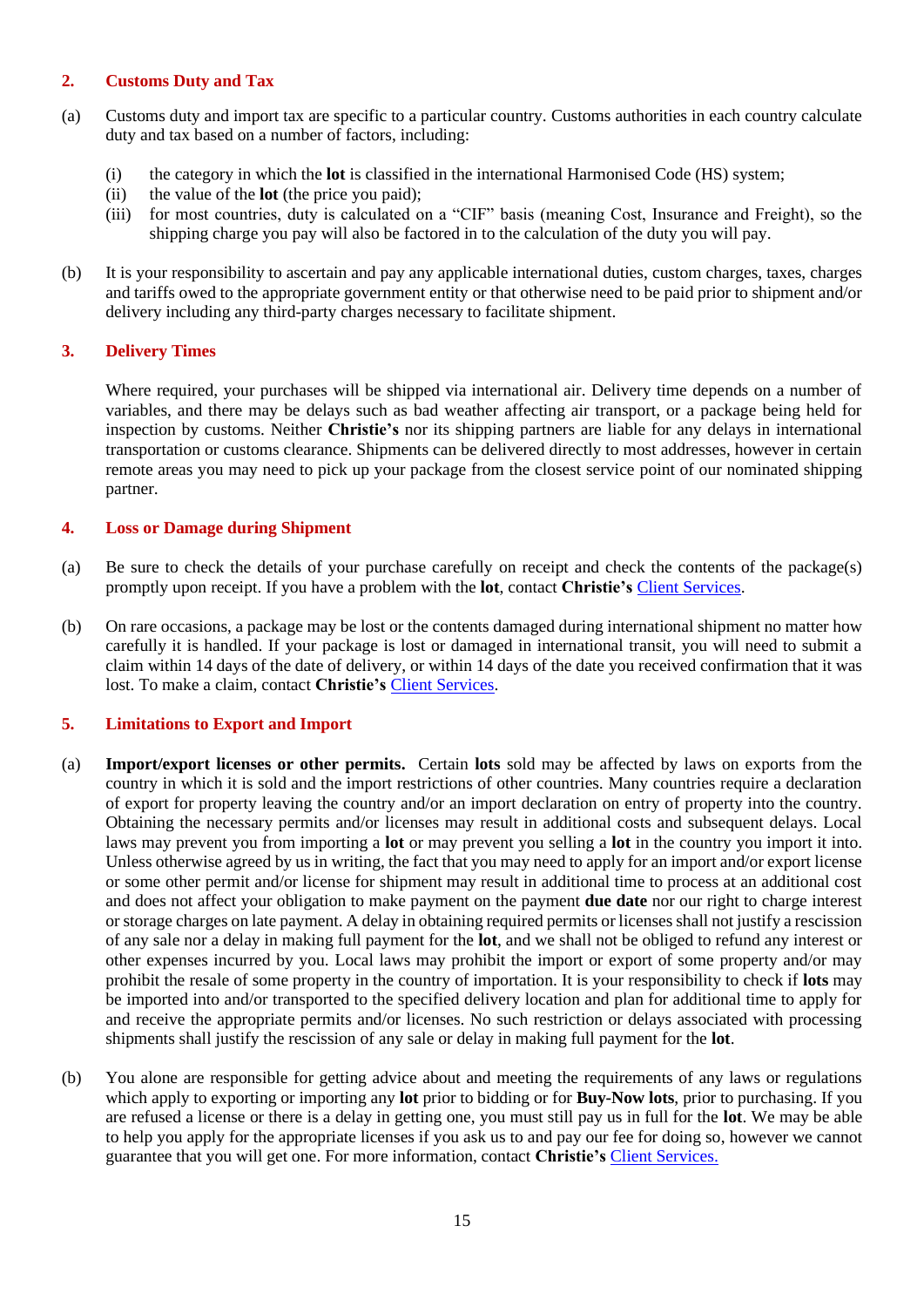- (c) You alone are responsible for any applicable taxes, tariffs or other government-imposed charges relating to the export or import of the **lot**. If Christie's exports or imports the **lot** on your behalf, and if Christie's pays these applicable taxes, tariffs or other government-imposed charges, you agree to refund that amount to Christie's.
- (d) **Lots made of protected species. Lots** made of or including (regardless of the percentage) endangered and other protected species of wildlife are marked with the symbol **~** in the **Sale Particulars**. This material includes, among other things, crocodile, alligator and ostrich skins. You should check the relevant customs laws and regulations before bidding on or for **Buy-Now lots**, prior to purchasing any **lot** containing wildlife material if you plan to import the **lot** into another country. Several countries refuse to allow you to import property containing these materials, and some other countries require a licence from the relevant regulatory agencies in the countries of exportation as well as importation. In some cases, the **lot** can only be shipped with an independent scientific confirmation of species and/or age and you will need to obtain these at your own cost. We will not be obliged to cancel your purchase and refund the **purchase price** if your **lot** may not be exported, imported or it is seized for any reason by a government authority. It is your responsibility to determine and satisfy the requirements of any applicable laws or regulations relating to the export or import of property containing such protected or regulated material.
- (e) **Property of Iranian origin.** Some countries prohibit or restrict the purchase and/or import of Iranian-origin "works of conventional craftsmanship" (works that are not by a recognized artist and/or that have a function, for example: bowls, ewers, tiles, ornamental boxes). For example, the US prohibits the import of this type of property and its purchase by US persons (wherever located). Other countries, such as Canada, only permit the import of this property in certain circumstances. As a convenience to our buyers, **Christie's** indicates under the title of a **lot** if the **lot** originates from Iran (Persia). It is your responsibility to ensure you do not bid on or import a **lot** in contravention of the sanctions or trade embargoes that apply to you.
- (f) **Gold.** Gold of less than 18ct does not qualify in all countries as 'gold' and may be refused import into those countries as 'gold'.
- (g) **Watches.** Many of the watches offered for sale in the **Sale Particulars** are pictured with straps made of endangered or protected animal materials such as alligator or crocodile. These **lots** are marked with the symbol ψ in the **Sale Particulars**. These endangered species straps are shown for display purposes only and are not for sale. **Christie's** will remove and retain the strap prior to shipment from the sale site. At some sale sites, **Christie's** may, at its discretion, make the displayed endangered species strap available to the buyer of the **lot** free of charge if collected in person from the sale site within one (1) year of the date of the sale. Please check with the department for details on a particular **lot**.
- (h) Please note that **lots** are marked with a symbol as a convenience to you, but we do not accept liability for errors or for failing to mark **lots**.

## **H. OTHER IMPORTANT TERMS**

#### **1. Our Liability to you**

- (a) We give no **warranty** in relation to any statement made, or information given, by us or by our representatives or employees about any **lot** other than as set out in the **authenticity warranty** and as far as we are allowed by law, all **warranties** and other terms which may be added to these **Conditions of Sale** by law are excluded. The **seller's warranties** in paragraph E1 or in relation to any terms which are implied into contracts by law are their own and we do not have any liability to you in relation to those **warranties**.
- (b) We:
	- (i) are not responsible to you for any reason (whether for breaking these **Conditions of Sale** or any other matter relating to your purchase of, or bid for, any **lot**) other than in the event of fraud or fraudulent misrepresentation by us or other than as expressly set out in these **Conditions of Sale**; or
	- (ii) do not give any representation, **warranty** or guarantee or assume any liability of any kind in respect of any **lot** with regard to merchantability, fitness for a particular purpose, description, size, quality, **condition**, attribution, **authenticity**, rarity, importance, medium, **provenance**, exhibition history,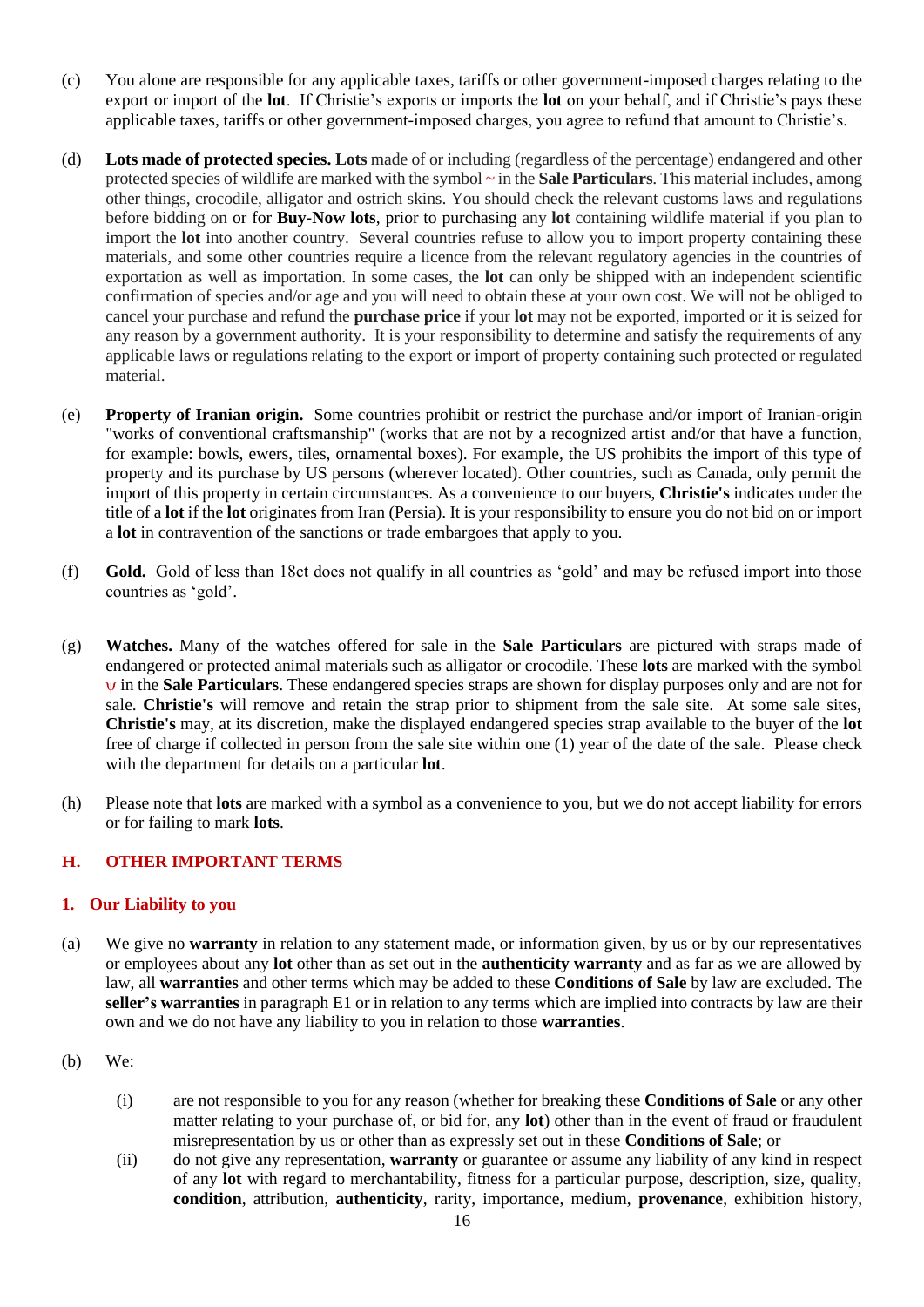literature, or historical relevance. Except as required by local law, any **warranty** of any kind is excluded by this paragraph.

- (c) Please be aware that our absentee bidding service (as set out in paragraph C4), **condition** reports, and currency converter are free services and we are not responsible to you for any error (human or otherwise), omission or breakdown in these services.
- (d) We have no responsibility to any person other than a buyer in connection with the purchase of any **lot**.
- (e) If, in spite of the terms in paragraphs (a) to (d) above, we are found to be liable to you for any reason, we shall not have to pay more than the **purchase price** paid by you to us. We will not be responsible to you for any reason for loss of profits or business, expected savings, loss of opportunity or interest, costs or for **other damages**.

## **2. Events outside the control of Christie's or the Seller**

Neither we, you, nor the **seller** will be responsible for any failure to meet any obligation which we, you or the **seller** has under these **Conditions of Sale** or under the **Sale Particulars** which is caused by circumstances beyond our, your or the **seller**'s reasonable control. This includes, but is not limited to strikes, lock-outs, fire, flood, natural disasters, war, armed conflict, terrorist attack and nuclear and chemical contamination.

## **3. Our ability to cancel**

In addition to the other rights of cancellation contained in these **Conditions of Sale**, we can cancel a sale of a **lot** if (i) any of your warranties in paragraph E3 are not correct; (ii) we reasonably believe that completing the transaction is or may be unlawful or (iii) we reasonably believe that the sale places us or the **seller** under any liability to anyone else or may damage our reputation.

## **4. Copyright**

We own the copyright in all images, illustrations and written material produced by or for us relating to a **lot** (including the contents of our **Sale Particulars**). You cannot use them without our prior written permission. We do not offer any guarantee that you will gain any copyright or other reproduction rights to the **lot**.

#### **5. Enforcing these Conditions of Sale**

If a court finds that any part of these **Conditions of Sale** are not valid, or is illegal or impossible to enforce, that part of these **Conditions of Sale** will be treated as being deleted, and the rest of these **Conditions of Sale** will not be affected.

#### **6. Transferring your Rights and Responsibilities**

You may not grant a security over or transfer your rights or responsibilities under these **Conditions of Sale** on the contract of sale unless we have given our written permission. These **Conditions of Sale** will be binding on your successors, estate and anyone who takes over your rights and responsibilities.

#### **7. Translations**

If we have provided a translation of these **Conditions of Sale**, we will use this original version in English in deciding any issues or disputes which arise under these **Conditions of Sale**.

#### **8. Personal information, Privacy and Data Protection**

(a) We will hold and process your personal information and may pass it to another **Christie's Group** company for use as described in, and in line with our privacy notice <http://www.christies.com/about-us/contact/privacy/> and if you are a resident of California you can see a copy of our California Consumer Privacy Act statement at [https://www.christies.com/about-us/contact/ccpa.](https://www.christies.com/about-us/contact/ccpa)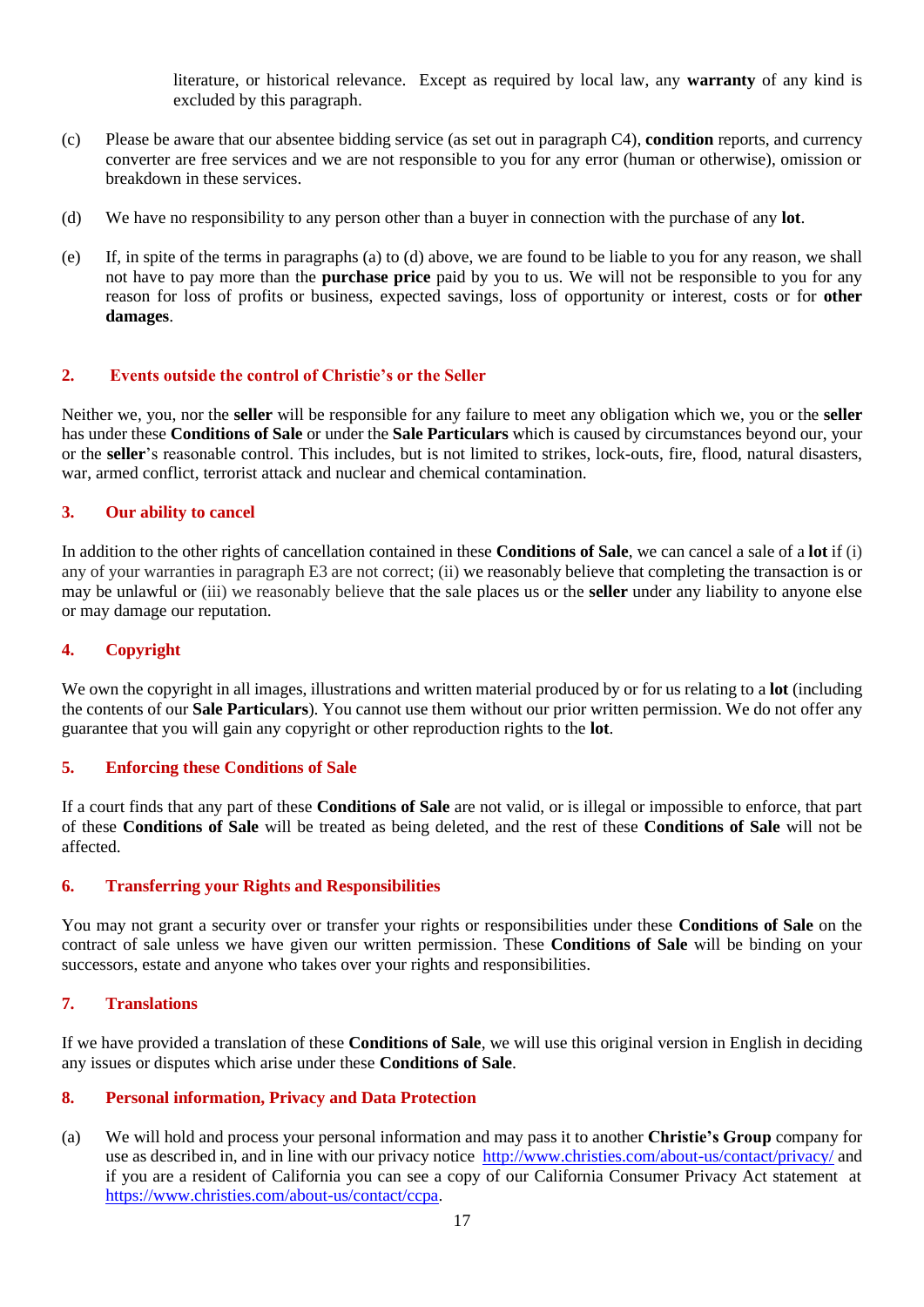- (b) In order to get your purchase shipped internationally to you, we provide certain personal information about you to our nominated shippers, including your name, delivery address, phone number, the product(s) you buy from **Christie's**, the price you pay for the **lot**(s), and the weight and dimensions of the package. Our shippers will treat this information as private and confidential and will only use it for the purpose of providing international shipping and any customs clearance services you request from them in order to deliver your **lots** to you. Information about the packages being shipped to you will be provided to the necessary authorities for purposes of export, import, duty, tax, and security screening. The information may include your name, delivery address, description of the goods, their value, the number of pieces, and the weight of the package. This information is required by law and regulations applicable in the countries from where and to where packages are transported. Our shipping partners are committed to responsible data management, comply with applicable data protection legislation, and employ industry standard practices to protect the security of your data, which may be stored and processed in the UK, the US, and other countries where necessary for shipping your purchase to you, where you expressly consent or as otherwise permitted by the applicable data protection law.
- (c) Card and other payment information is collected and processed directly by a third party service provider ("**Payment Service Provider**") and not by **Christie's**. We provide the following information to the Payment Service Provider to enable payment to be processed: (i) name; (ii) billing address; and (iii) transaction amount. The Payment Service Provider may undertake fraud prevention reviews prior to processing any payment or as part of the payment process. Payment specific information which is submitted to the Payment Service Provider is processed on PCI compliant secure servers. The information submitted and used for processing payments is as below:
	- Name and contact details including shipping and billing addresses
	- Credit or Debit Card information
	- Total transaction value
	- Your IP Address from which you are checking out from
- (d) **Christie's** does not have access to, or retain any credit card or other payment information details.

#### **9. Waiver**

No failure or delay to exercise any right or remedy provided under these **Conditions of Sale** shall constitute a waiver of that or any other right or remedy, nor shall it prevent or restrict the further exercise of that or any other right or remedy. No single or partial exercise of such right or remedy shall prevent or restrict the further exercise of that or any other right or remedy.

#### **10. Law and Disputes**

These **Conditions of Sale** and any contractual or non-contractual dispute arising out of or in connection with these **Conditions of Sale**, will be dealt with exclusively by arbitration under the Arbitration Rules of the DIFC- LCIA Arbitration Centre, UAE (the "Rules"). The seat or venue of arbitration shall be the Dubai International Financial Centre ("DIFC"). The arbitration and award shall be conducted and documented in the English language. The arbitration shall be conducted by one arbitrator appointed in compliance with the Rules. The governing law of the **Conditions of Sale** and to be applied to the arbitration shall be the law of England and Wales. The award of the tribunal shall be final and binding upon the parties, and the parties will not challenge any application to enforce any such arbitral award. The parties submit to the non-exclusive jurisdiction of the courts of the UAE (including without limitation the courts of the DIFC) for the purposes of ratifying any award made pursuant to arbitration proceedings conducted in accordance with this clause and/or may enforce the award through any convention or treaty allowing enforcement of awards and/or judgments in foreign jurisdictions.

If you are a consumer in accordance with the EU Consumer Rights Directive and habitually reside in the European Union and the seller is not a consumer (as identified in the Sale Particulars), we inform you according to Article 14 of Regulation (EU) No 524/2013 (Regulation on consumer ODR) of your rights in respect of extrajudicial dispute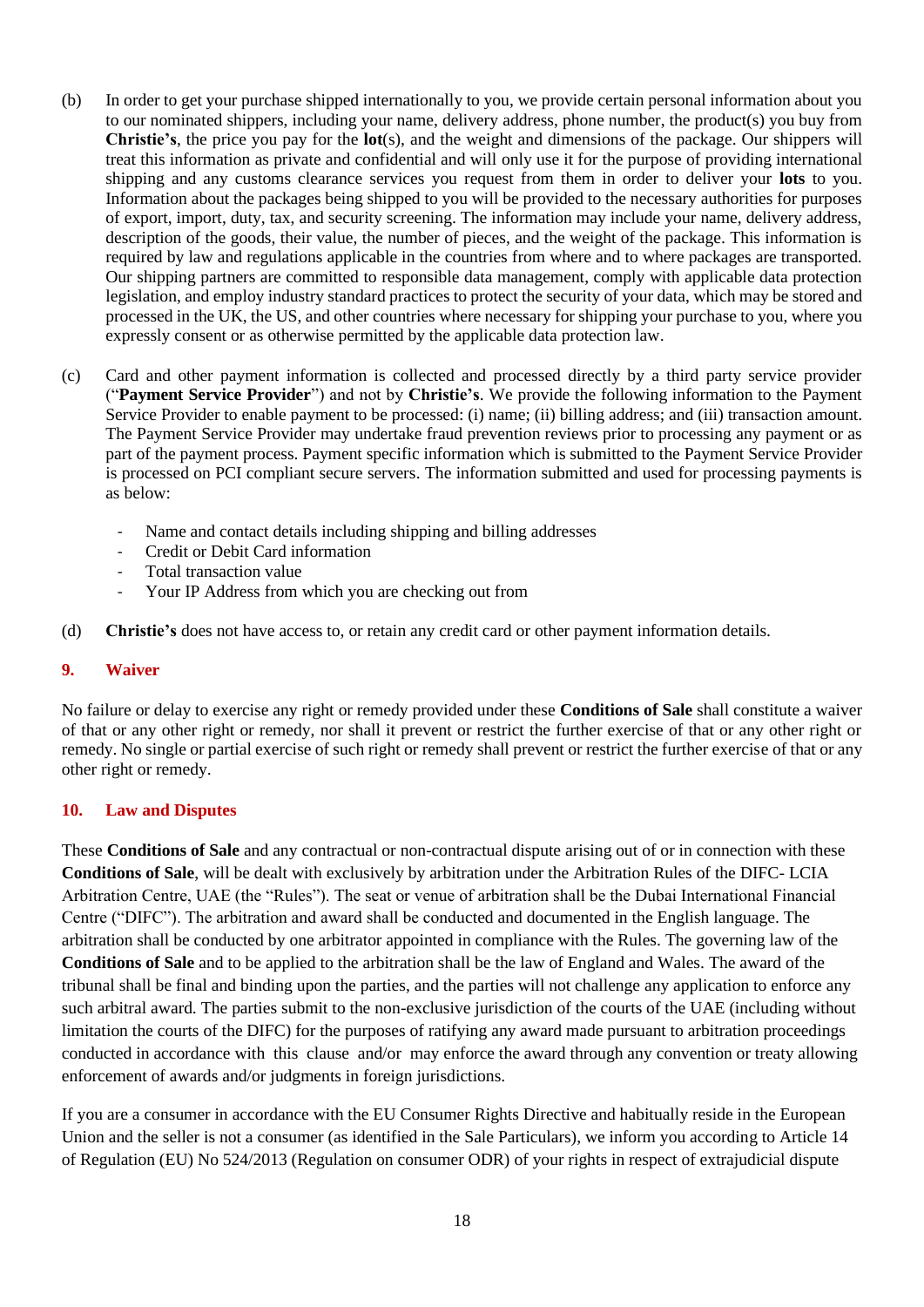settlements. Detailed information can be found in the aforementioned Regulation and at [http://ec.europa.eu/consumers/odr.](http://ec.europa.eu/consumers/odr)

If any of the terms and conditions of these Conditions of Sale derogate from, vary or are inconsistent with the provisions of either the DIFC Contract Law 2004 (Law No. 6 of 2004) or DIFC Law on Implied Terms of a Contract and Unfair Terms (Law No. 6 of 2005, then under Article 11 and Article 34 respectively of such laws, you expressly agree that these Conditions of Sale shall prevail to the extent permitted by such laws.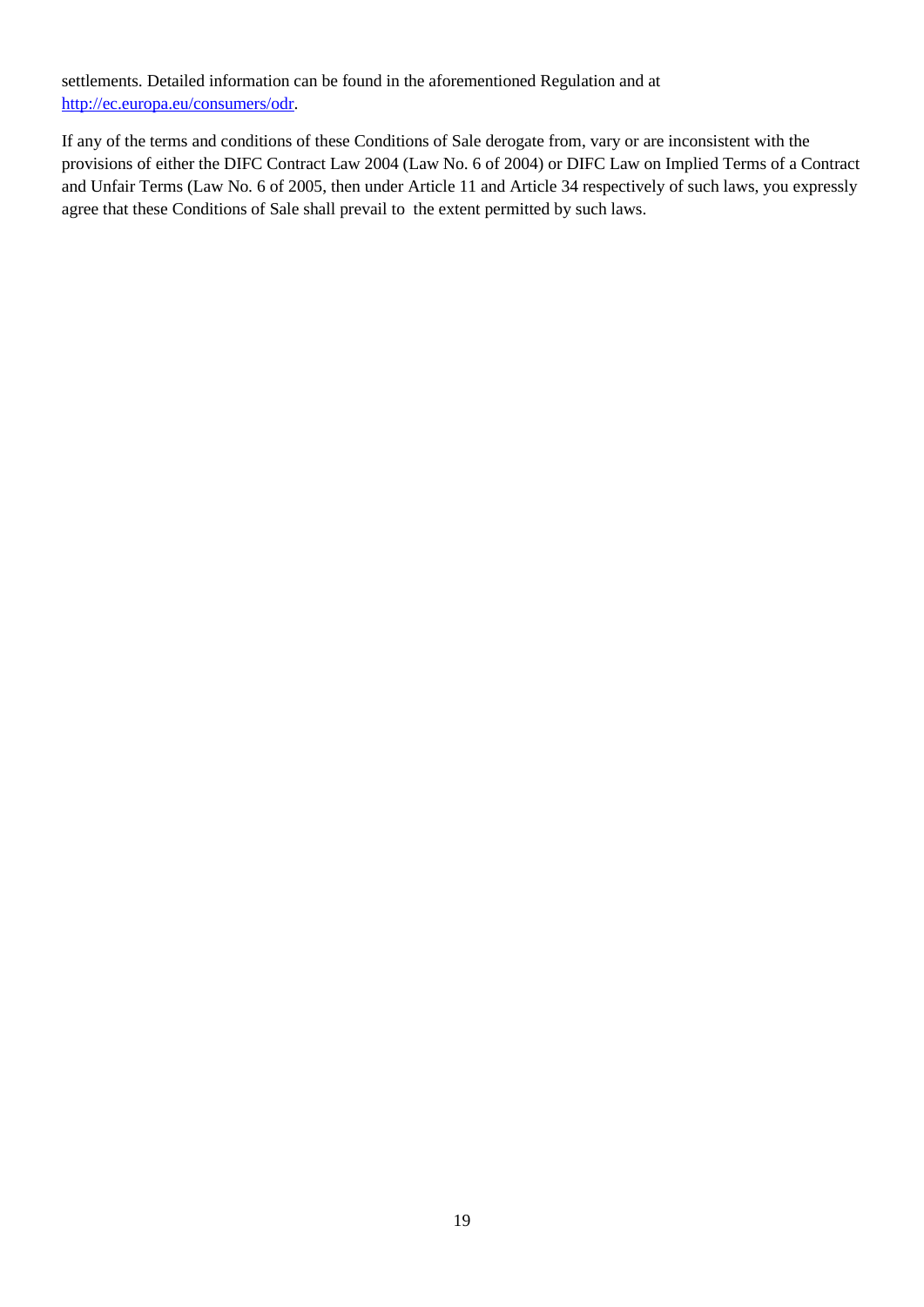## **I. GLOSSARY**

**auctioneer:** the individual auctioneer and/or Christie's.

**authentic:** a genuine example, rather than a copy or forgery of:

- (i) The work of a particular artist, author or manufacturer, if the **lot** is described in the title description (and not **Qualified**) as the work of that artist, author or manufacturer;
- (ii) A work created within a particular period or culture, if the **lot** is described in the title description (and not **Qualified**) as a work created during that period or culture;
- (iii) A work of a particular origin or source if the **lot** is described in the title description (and not **Qualified**) as being of that origin or source; or
- (iv) In the case of gems, a work which is made of a particular material, if the **lot** is described in **UPPERCASE type** as being made of that material.

**authenticity warranty:** the guarantee we give in these **Conditions of Sale** that a **lot** is **authentic** as set out in paragraph E2 of these **Conditions of Sale**.

**Authorised User:** an individual authorized to execute transactions on behalf of an entity which has a registered transactional account.

**Buy-Now:** a facility which we may provide either for you to buy a **lot** during the course of an auction or until a fixed time, or for you to buy a **lot** which is not offered for sale as part of an auction, in either case at a fixed price.

**Buy-Now price:** the fixed price at which property may be offered for sale using the **Buy-Now** facility.

**buyer's premium:** the charge the buyer pays us along with the **hammer price**.

**Christie's:** means Christie's Limited, which is offering to sell a **lot** either as agent for the **seller** or as the owner of the **lot**.

**Christie's Group:** Christie's International Plc, its subsidiaries and other companies within its corporate group.

**condition:** the physical condition of a **lot**.

**Conditions of Sale:** the **Conditions of Sale** set out above; Important Information, our Explanation of Cataloguing Practice; the explanation of symbols used in the **Sale Particulars**; and the explanation of the application of VAT or other similar applicable sales taxes.

**consumer:** an individual acting for purposes which are wholly or mainly outside that individual's trade, business, craft or profession. Such an individual may be described in a variety of ways in the **Sale Particulars**, for example: "private collection" or "distinguished gentleman" or "esteemed collector" or any other description of a similar nature.

**due date :** has the meaning given to it paragraph F1(a).

**estimate:** the price range included in the **Sale Particulars** within which we believe a **lot** may sell; **low estimate** means the lower figure in the range and **high estimate** means the higher figure; the **mid-estimate** is the midpoint between the two.

**hammer price:** the amount of the highest bid for the sale of a **lot** via auction.

**Heading:** has the meaning given to it in paragraph E2.

**lot:** an item to be offered for sale at an online auction or **Buy-Now** sale (or two or more items to be offered at auction or **Buy-Now** sale as a group).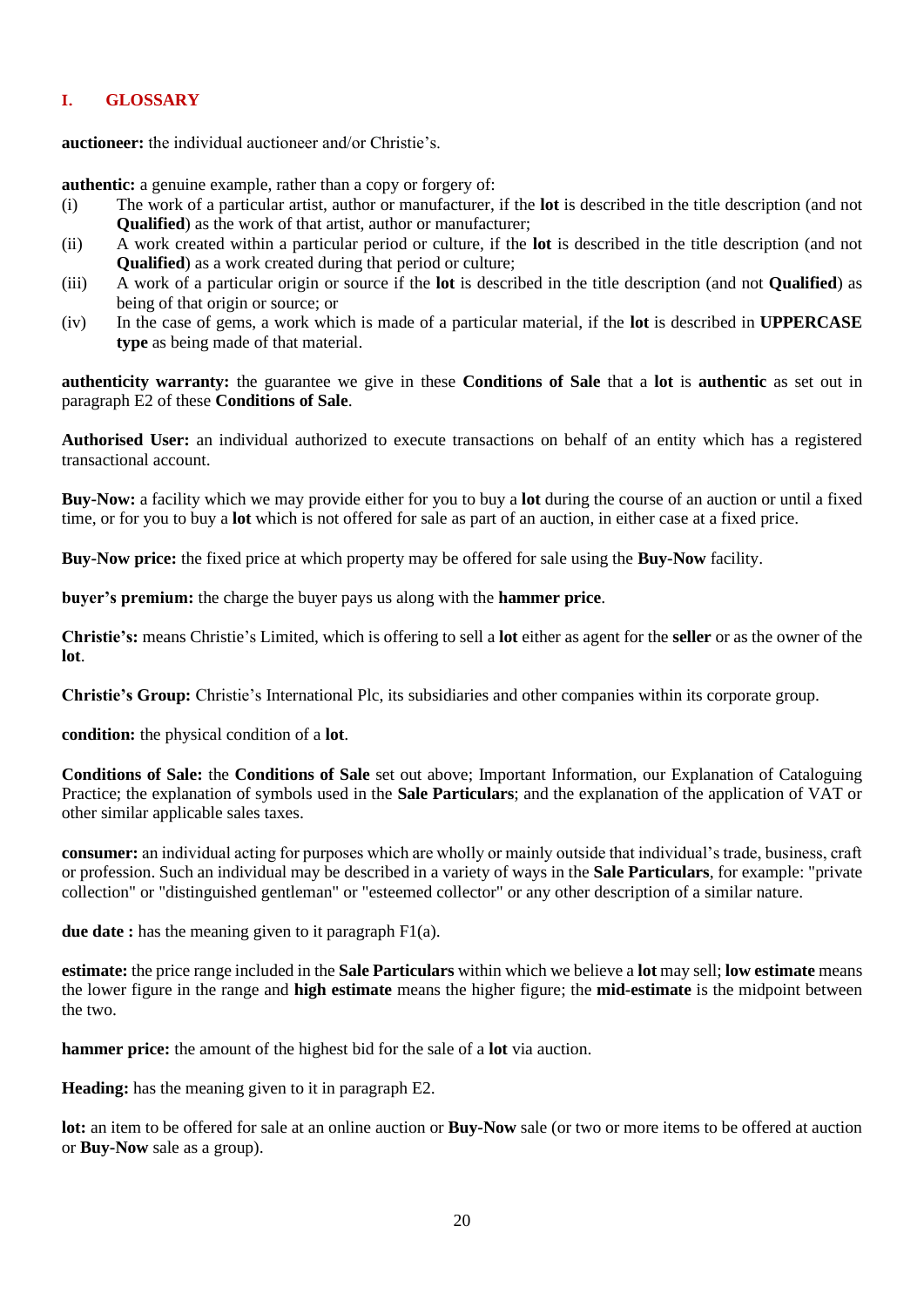**lot description:** the description of a **lot** in the **Sale Particulars** for the sale, as amended by any notice given to you during the auction or **Buy-Now** sale.

**online-only sale:** a sale of a **lot** which is conducted solely by means of **Christie's online-only service** sale platform, including any **Buy-Now** sales.

**online-only service:** a platform and associated technical services accessible solely by online means which enables you to bid for and buy **lots** through an auction or by using **Buy-Now**.

**other damages:** any special, consequential, incidental or indirect damages of any kind or any damages which fall within the meaning of 'special', 'incidental' or 'consequential' under local law. **provenance:** the ownership history of a **lot**.

**purchase price:** has the meaning given to it in paragraph F1(b).

**Qualified:** has the meaning given to it in paragraph E2 and **Qualified title descriptions** means the paragraph headed **Qualified title descriptions** on the page of the **Sale Particulars** headed "Important Notices and Explanation of Cataloguing Practice".

**reserve:** the confidential amount below which we will not sell a **lot**.

**Sale Particulars:** the **lot** information (the online description of the **lot** or **lots** offered for sale together with other information on the sale website relating to a **lot** and the conduct of the sale); lot notes; payment information; any onscreen notices displayed as part of a sale; the FAQs and any **Special Conditions of Sale** which apply to any **lot** or group of **lot**s offered for sale at the same time.

**seller:** the owner of a **lot**; this may be either **Christie's** or another owner for whom **Christie's** acts as agent.

**Special Conditions of Sale:** any additional conditions which apply to a sale and which are set out in the **Sale Particulars**.

**Subheading:** has the meaning given to it in paragraph E2.

**UPPERCASE type:** means having all capital letters.

**warranty:** a statement or representation in which the person making it guarantees that the facts set out in it are correct.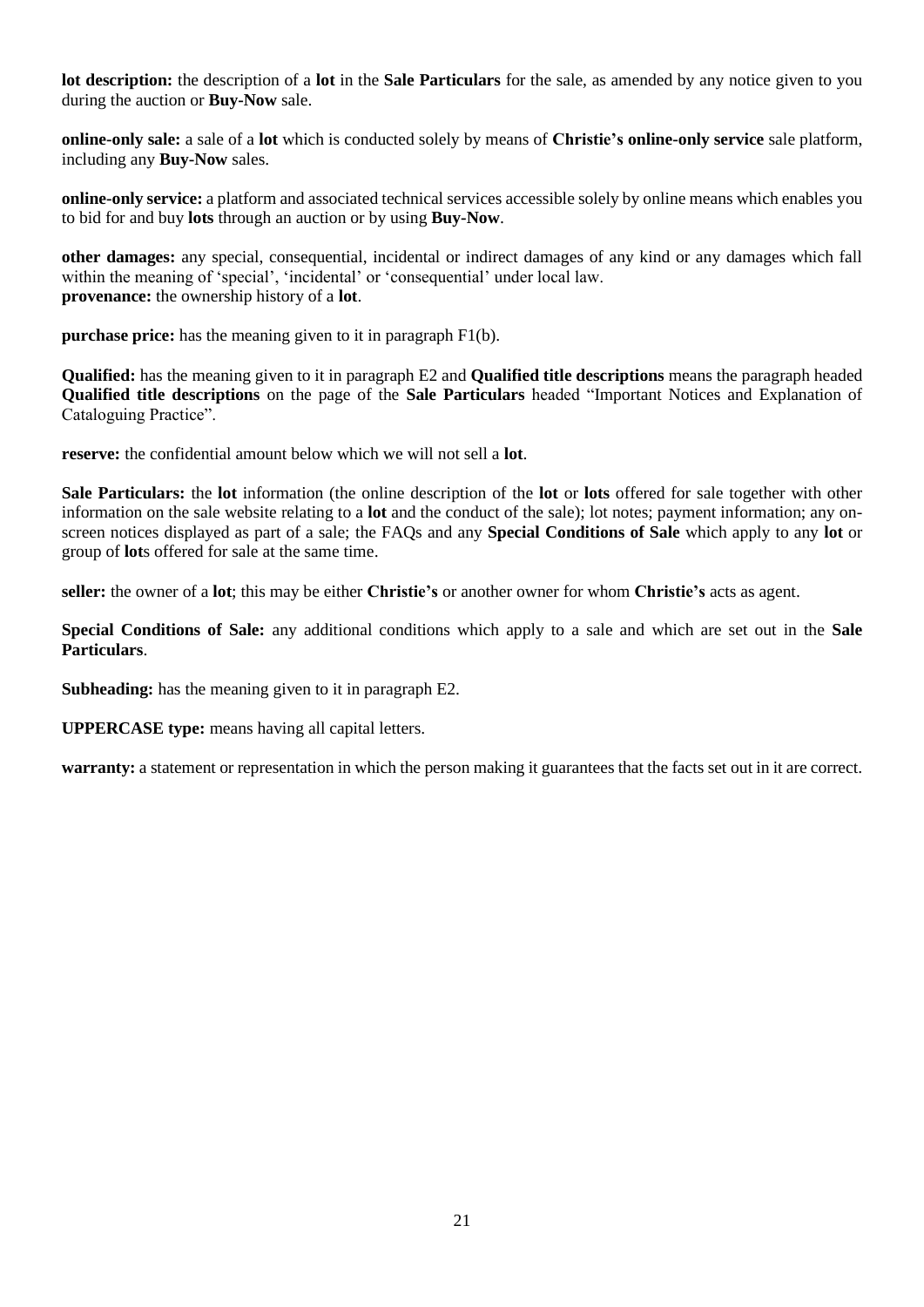# **J. VAT SYMBOLS, EXPLANATION AND REFUNDS**

# **VAT payable varies by symbol described below – as indicated by the symbol associated with a lot**

| VAT Symbol | <b>Online auction</b>                                                                                                                                                                                         |
|------------|---------------------------------------------------------------------------------------------------------------------------------------------------------------------------------------------------------------|
| $\ast$     | 5% Import Duty will be applied to the hammer price. Duty paid in Dubai is<br>treated as final duty payment as per GCC's customs laws. Import VAT at 5%<br>will be applied to the Duty inclusive hammer price. |

| VAT Symbol | <b>Fixed Price</b>                                                               |
|------------|----------------------------------------------------------------------------------|
| ∗          | 5% Import Duty will be applied to the buyer price. Duty paid in Dubai is treated |
|            | as final duty payment as per GCC's customs laws. Import VAT at 5% will be        |
|            | applied to the Duty inclusive hammer price.                                      |

## **VAT REFUNDS**

| If you are not exporting the<br>purchased lot outside the<br>UAE:                          | Christie's cannot provide a VAT refund. However, if you are<br>VAT-registered In the UAE, you should self-assess your<br>eligibility to reclaim the VAT from the Federal Tax Authorities<br>via your UAE VAT return.                                                                                                                                                                                                                                                                                                                                                                                                                                                                                                                                                                                                                                                                                                                                                                                                                                                                                                                                                                                                                                                                                                                                                                                                                                                                                                                                                                                                                                                                                                                                                                      |
|--------------------------------------------------------------------------------------------|-------------------------------------------------------------------------------------------------------------------------------------------------------------------------------------------------------------------------------------------------------------------------------------------------------------------------------------------------------------------------------------------------------------------------------------------------------------------------------------------------------------------------------------------------------------------------------------------------------------------------------------------------------------------------------------------------------------------------------------------------------------------------------------------------------------------------------------------------------------------------------------------------------------------------------------------------------------------------------------------------------------------------------------------------------------------------------------------------------------------------------------------------------------------------------------------------------------------------------------------------------------------------------------------------------------------------------------------------------------------------------------------------------------------------------------------------------------------------------------------------------------------------------------------------------------------------------------------------------------------------------------------------------------------------------------------------------------------------------------------------------------------------------------------|
| If you are not a UAE resident<br>and are exporting the<br>purchased lot<br>outside the UAE | Christie's can provide you with a refund of the VAT on the<br>hammer price and the <b>buyer's premium</b> on the <b>lot</b> if you:<br>are not a UAE resident AND are not in the UAE for more than 1 month;<br>(1)<br>and<br>export the lot outside of the UAE within 90 days of the date of the sale<br>(2)<br>a) If you appoint Christie's Art Transport or one of our authorised shippers<br>to arrange your export/shipping, we will raise an export invoice with the<br>applicable taxes removed. If you cancel the shipment, or if the shipment<br>does not proceed within 90 days of the date of the sale, or if you stay in<br>the UAE for more than 1 month, we will issue a revised invoice charging<br>you all applicable taxes.<br>b) If you do not appoint Christie's Art Transport or one of our<br>authorised shippers to arrange your export/shipping, you must notify<br>Christie's before the sale that you intend to the export outside of the<br>UAE. You can do this via the Christie's Bid Form. We will charge<br>you the applicable taxes at the point of invoice, and will refund these<br>taxes upon receipt of the following:<br>a. evidence of export of the lot (unused and unaltered) outside of the<br>UAE within 90 days of the sale<br>b. your warranty that you are not a UAE resident and<br>that you have not been in the UAE for more than<br>one month (you can do this via the Bid Form)<br>We charge a processing fee of USD \$35.00 per invoice to check<br>shipping/export documents. We will waive this processing fee if you<br>appoint Christie's Shipping Department to arrange your<br>export/shipping.<br>c) You will need to consult with the UAE Federal Tax Authorities if you<br>intend to hand carry the <b>lot</b> outside the UAE. |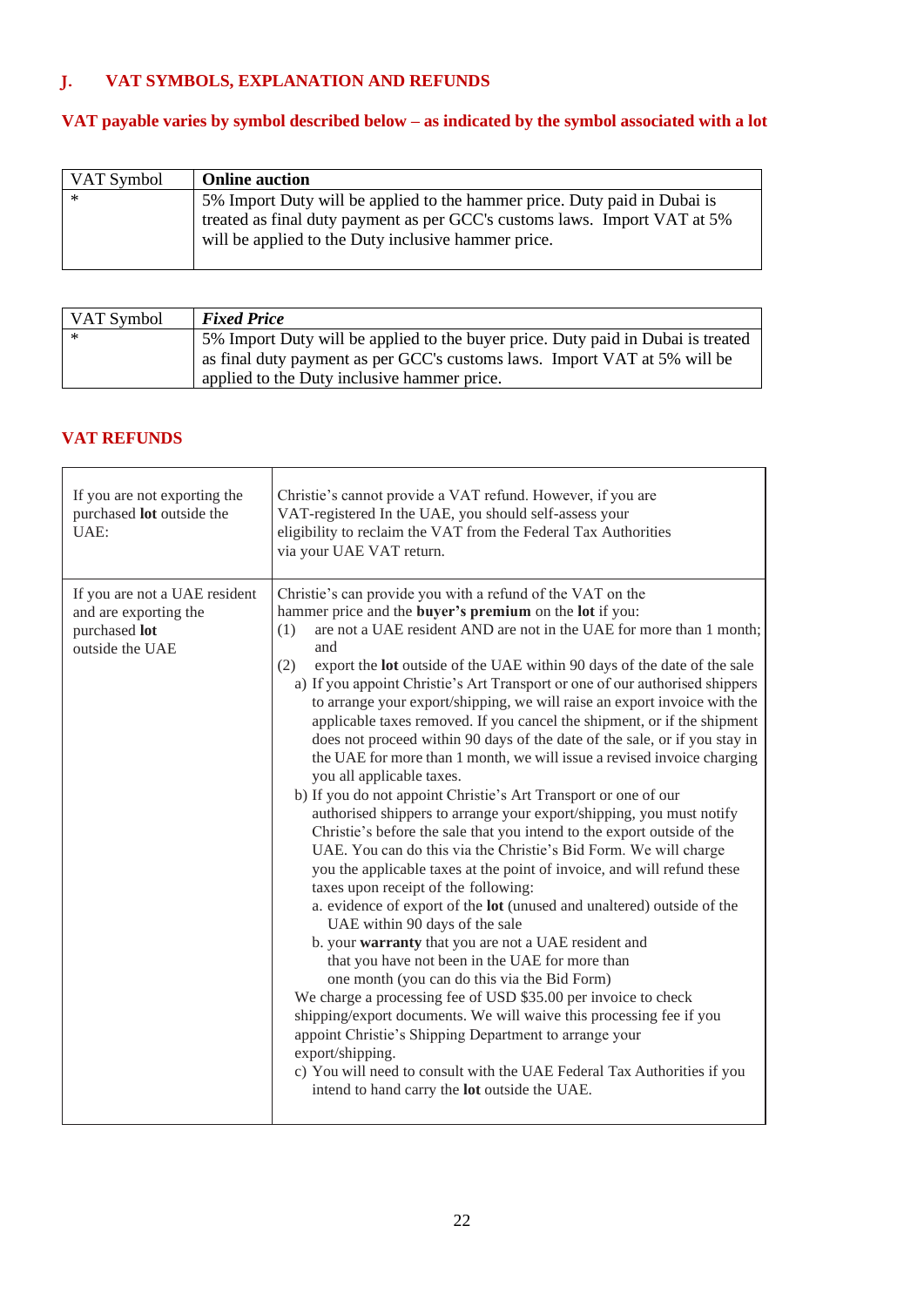| If you are a UAE resident<br>but are exporting the<br>purchased <b>lot</b> outside the<br>UAE: | Christie's can provide you with a refund of the VAT on the hammer price but<br>not the buyer's premium if you export the lot outside of the UAE within 90<br>days of the date of the sale and appoint Christie's Art Transport or one of our<br>authorised shippers to arrange your export/shipping. Under such<br>circumstances, we will raise an export invoice with the applicable taxes<br>removed. If you cancel the shipment, or if the shipment does not proceed<br>within 90 days of the date of the sale, we will issue a revised invoice<br>charging you all applicable taxes |
|------------------------------------------------------------------------------------------------|-----------------------------------------------------------------------------------------------------------------------------------------------------------------------------------------------------------------------------------------------------------------------------------------------------------------------------------------------------------------------------------------------------------------------------------------------------------------------------------------------------------------------------------------------------------------------------------------|
|                                                                                                | You will need to consult with the UAE Federal Tax Authorities if you do not<br>intend to appoint Christie's Art Transport or one of our authorised shippers to<br>arrange your export/shipping OR if you intend to hand carry the <b>lot</b> outside<br>the UAE.                                                                                                                                                                                                                                                                                                                        |

Please note:

- 1. We CANNOT offer refunds of VAT to buyers who do not meet all applicable conditions in full. If you are unsure whether you will be entitled to a refund, please contact Client Services at +44 (0)20 7752 3200 before you bid.
- 2. **Lot**s must be exported out of the UAE in an unused and unaltered state in order for Vat to be refundable.
- 3. No VAT will be refunded where the total amount to be refunded is under USD \$100.

## **K. SYMBOLS**

## **Symbols used in Sale Particulars**

The meaning of words in bold in this section can be found at the end of the **Conditions of Sale**

- º **Christie's** has a direct financial interest in the **lot**. See "Important Notices and Explanation of Cataloguing Practice".
- Δ Owned by **Christie's** or another **Christie's Group** company in whole or part.
- **Christie's** has a direct financial interest in the **lot** and has funded all or part of our interest with the help of someone else. See "Important Notices and Explanation of Cataloguing Practice".
- Lot incorporates material from endangered species which could result in export restrictions. See paragraph G5 of the **Conditions of Sale**.
- Φ **Lot** which may not be able to be shipped to the US. See paragraph G5(e)(f), (g) and (j) of the **Conditions of Sale**.
- ψ **Lot** incorporates material from endangered species which is shown for display purposes only and is not for sale. See paragraph G5(h) of the **Conditions of Sale**.
- **¤** Bidding by interested parties.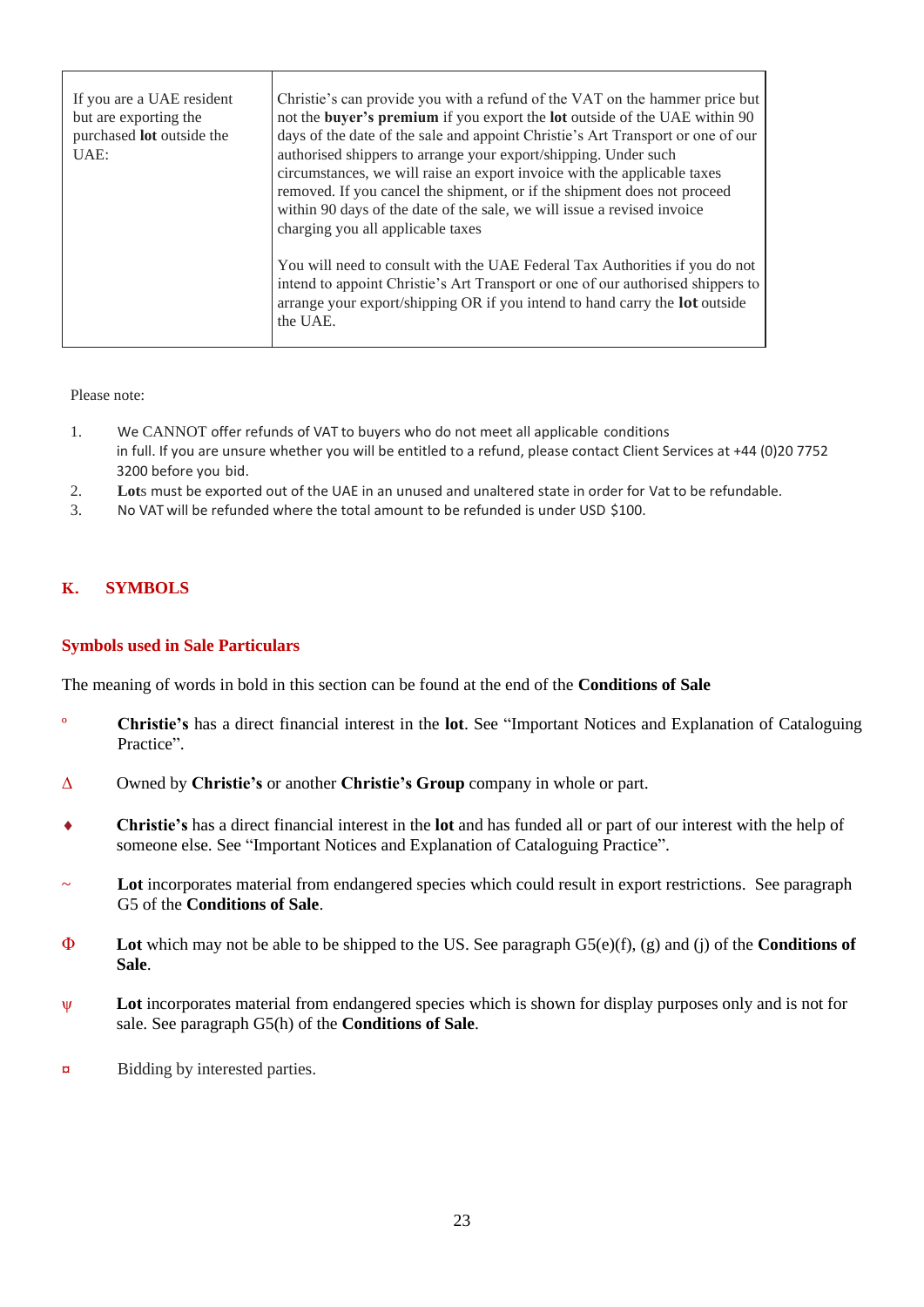#### **L. IMPORTANT NOTICES AND EXPLANATION OF CATALOGUING PRACTICE**

Our **Sale Particulars** entries are not intended to describe the **condition** of the property and you are recommended to inspect the property yourself. Written **condition** reports are usually available on request.

The following expressions with their accompanying explanations are used by **Christie's** as standard cataloguing practice. Our use of these expressions does not take account of the **condition** of the **lot** or of the extent of any restoration.

#### **IMPORTANT NOTICES**

#### **∆ Property owned in part or in full by Christie's:**

From time to time, **Christie's** may offer a **lot** which it owns in whole or in part. Such property is identified in the catalogue with the symbol **∆** in the **Sale Particulars**. Where Christie's has an ownership or financial interest in every **lot** in the catalogue, Christie's will not designate each **lot** with a symbol, but will state its interest in the front of the catalogue.

## º **Minimum Price Guarantees:**

On occasion, **Christie's** has a direct financial interest in the outcome of the sale of certain **lots** consigned for sale. This will usually be where it has guaranteed to the **seller** that whatever the outcome of the sale, the **seller** will receive a minimum sale price for the work. This is known as a minimum price guarantee. Where **Christie's** holds such financial interest we identify such **lots** with the symbol <sup>o</sup> in the **Sale Particulars**.

#### º **♦ Third Party Guarantees/Irrevocable bids:**

Where **Christie's** has provided a Minimum Price Guarantee it is at risk of making a loss, which can be significant, if the **lot** fails to sell. **Christie's** therefore sometimes chooses to share that risk with a third party who agrees prior to the auction to place an irrevocable written bid on the **lot**. If there are no other higher bids, the third party commits to buy the **lot** at the level of their irrevocable written bid. In doing so, the third party takes on all or part of the risk of the **lot** not being sold. **Lots** which are subject to a third party guarantee arrangement are identified in the **Sale Particulars** with the symbol º **♦**.

In most cases, **Christie's** compensates the third party in exchange for accepting this risk. Where the third party is the successful bidder, the third party's remuneration is based on a fixed financing fee. If the third party is not the successful bidder, the remuneration may either be based on a fixed fee or an amount calculated against the final hammer price. The third party may also bid for the **lot** above the irrevocable written bid. Where the third party is the successful bidder, **Christie's** will report the purchase price net of the fixed financing fee.

Third party guarantors are required by us to disclose to anyone they are advising their financial interest in any **lots** they are guaranteeing. However, for the avoidance of any doubt, if you are advised by or bidding through an agent on a **lot** identified as being subject to a third party guarantee you should always ask your agent to confirm whether or not he or she has a financial interest in relation to the **lot**.

#### **¤ Bidding by parties with an interest**

When a party with a direct or indirect interest in the **lot** who may have knowledge of the **lot's reserve** or other material information may be bidding on the **lot**, we will mark the **lot** with this symbol ¤ . This interest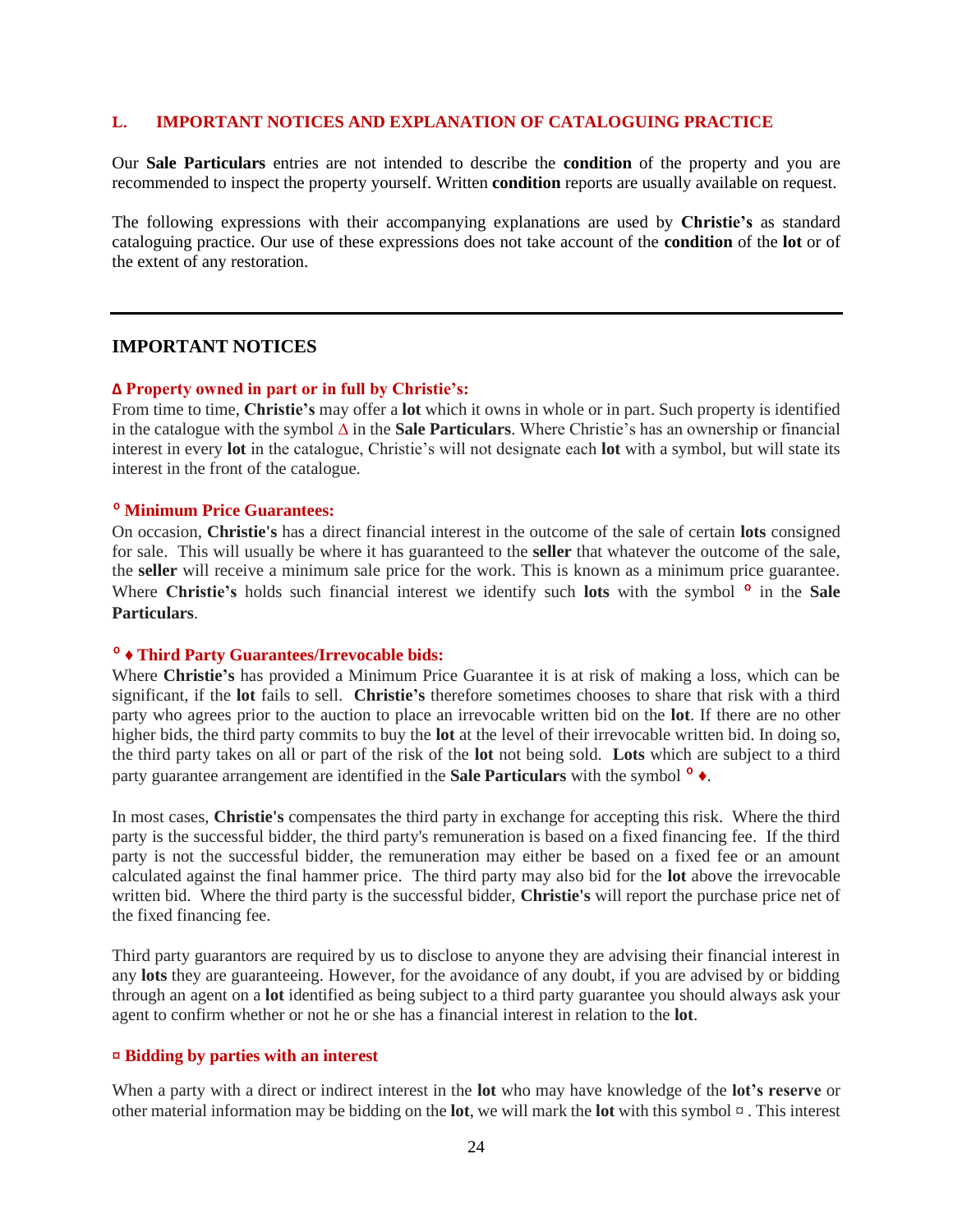can include beneficiaries of an estate that consigned the **lot** or a joint owner of a **lot**. Any interested party that successfully bids on a **lot** must comply with Christie's Conditions of Sale, including paying the **lot's** full Buyer's Premium plus applicable taxes.

#### **Post-catalogue notifications**

In certain instances, after the catalogue has been published, Christie's may enter into an arrangement or become aware of bidding that would have required a catalogue symbol. In those instances, a pre-sale or pre-**lot** announcement will be made.

#### **Other Arrangements**

**Christie's** may enter into other arrangements not involving bids. These include arrangements where **Christie's** has made loans or advanced money to the **seller** or a prospective purchaser or where **Christie's** has shared the risk of a guarantee with a partner without the partner being required to place an irrevocable written bid or otherwise participating in the bidding on the **lot**. Because such arrangements are unrelated to the bidding process they are not marked with a symbol in the **Sale Particulars**.

Please see http://www.christies.com/buying-services/buying-guide/financial-information/ for a more detailed explanation of minimum price guarantees and third party financing arrangements.

# **EXPLANATION OF CATALOGUING PRACTICE**

Terms used in the **Sale Particulars** have the meanings ascribed to them below. Please note that all statements in the **Sale Particulars** as to authorship are made subject to the provisions of the Conditions of Sale, including the **authenticity warranty**. Our use of these expressions does not take account of the condition of the lot or of the extent of any restoration. Written condition reports are usually available on request.

A term and its definition listed under 'Qualified Headings' is a qualified statement as to authorship. While the use of this term is based upon careful study and represents the opinion of specialists, Christie's and the consignor assume no risk, liability and responsibility for the authenticity of authorship of any lot in this catalogue described by this term, and the **authenticity warranty** shall not be available with respect to lots described using this term.

#### **PICTURES, DRAWINGS, PRINTS, MINIATURES AND SCULPTURE**

Name(s) or Recognised Designation of an artist without any qualification: in Christie's opinion a work by the artist.

#### **QUALIFIED HEADINGS**

"**Attributed to**…": in Christie's **qualified** opinion probably a work by the artist in whole or in part. "**Studio of …"/"Workshop of …**": in Christie's **qualified** opinion a work executed in the studio or workshop of the artist, possibly under his supervision.

"**Circle of …**": in Christie's **qualified** opinion a work of the period of the artist and showing his influence.

"**Follower of …**": in Christie's **qualified** opinion a work executed in the artist's style but not necessarily